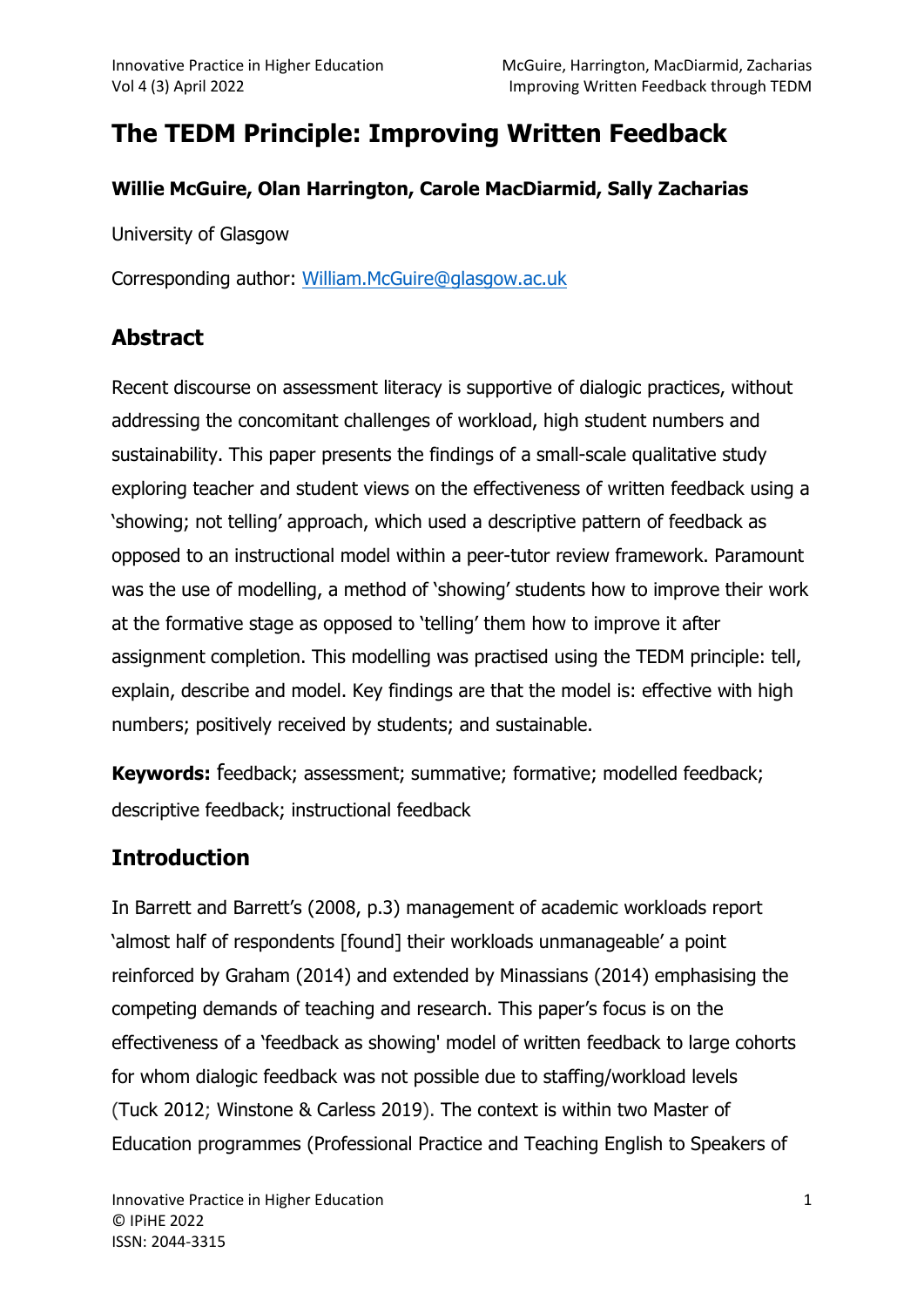Other Languages) at the University of Glasgow. Previous findings suggest that instructional models relying on 'feedback as telling' (Sadler, 2010) are problematic, and, to ameliorate these problems, we aimed to produce a novel approach to written feedback. The internalisation gap, 'the gap between current and desired understandings in response to feedback' (Hattie & Timperley 2007, p. 86), refers to the process of decoding and subsequently actioning feedback, and by surveying these issues in the context of extant peer review research we generated solutions within this new model. Research questions guided the theoretical basis of the study and provided helpful points on which to structure changes to the 'feedback as telling' model. The following review of literature aims to answer the key research question:

What are the common issues that arise in communicating feedback to students and how can they be offset within the context of written-only feedback?

This will entail an analysis of what remedy peer review models offer to close the internalisation gap (Carless & Boud 2018) as well as an examination of the drawbacks of 'feedback as telling' models; and how a 'showing not telling' model can offset them. In developing such a model, cognisance has been taken of the suggestions from Black and McCormick (2010) who propose that new approaches for delivering feedback and assessment should address a range of issues. These include the need to: take account of prior research; consider the benefits of written feedback; develop a synthesis between formative and summative assessment; and to have an explicit focus on how the pedagogy employed will develop specific skillsets in students. This final point should have "the aim of helping students to become independent in taking responsibility for their own learning" (Black & McCormick 2010, p. 493) on which our own research goals also focus.

# Feedback in Higher Education: Historical Problems

There is growing tension between university staff workloads and the ability to introduce formative methods of assessment, hybridised forms of assessment, and feedback that uses dialogic interaction between students, peers and tutors. Furthermore, while feedback is a communication between a teacher and a student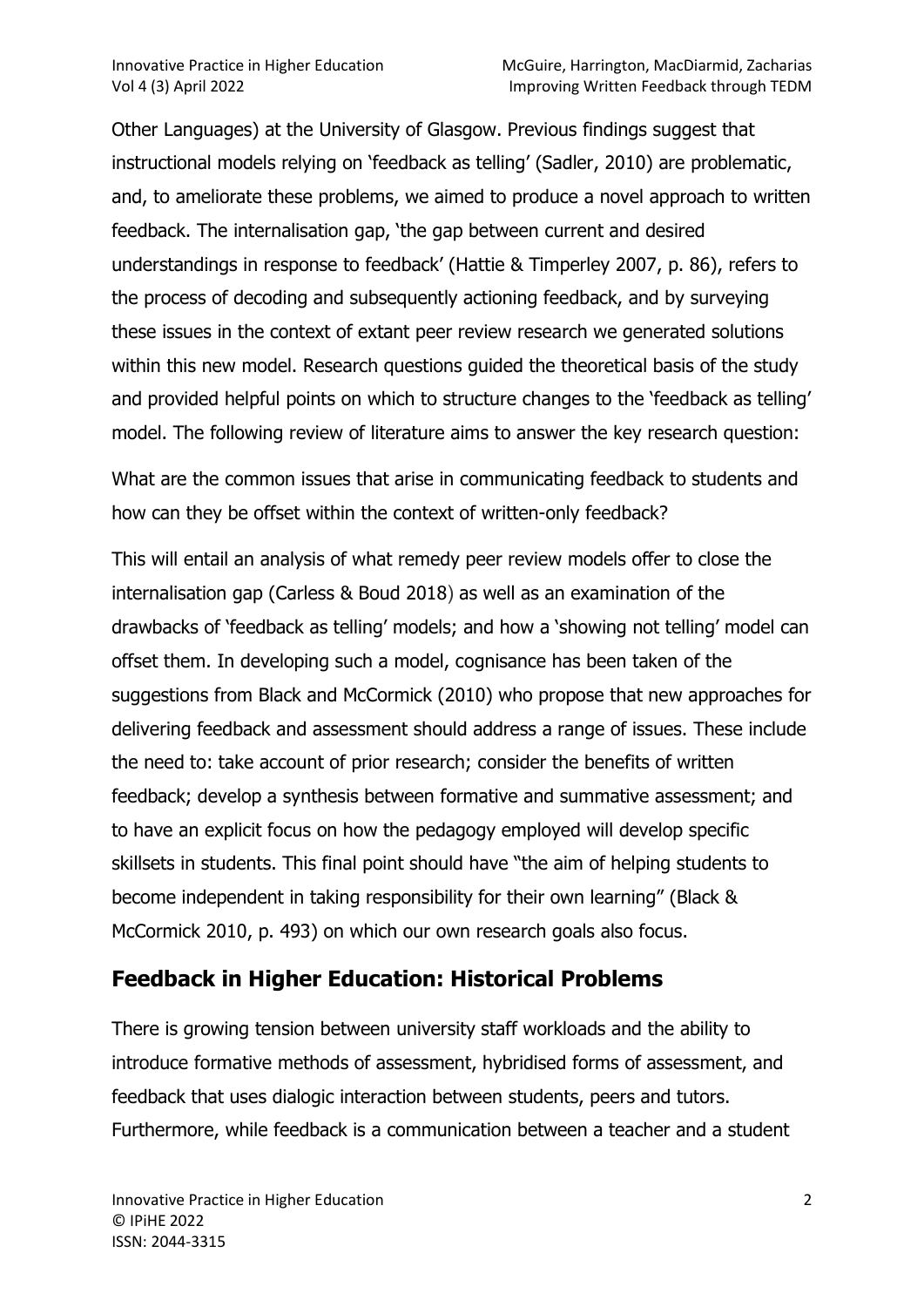within an active dialogic framework (Molloy, Boud, & Henderson 2020), it is often communicated in the written mode in high cohort programmes. Whatever the mode of communication, this dialogue aims to inform both student and teacher about learning gaps, and to 'alter the gap' (Sadler 1989, p. 121) between each student's current ability and where they, and the teacher, judge it needs to be.

So, having forwarded a pragmatic definition of feedback, we can now ask how is feedback created and what problems for feedback emerge from the literature? The effective use of feedback entails the student having responsibility to absorb that feedback from external sources (teacher or peer) and then internalise it for use in later assignments; an essential outcome to any formative assessment process (Nicol & Macfarlane-Dick 2006). Implementing feedback requires the student to undertake five actions: decode the feedback; internalise it; compare it against the student's own work; make judgements about the quality of their own work; improve future work (Nicol 2010). Feedback from the educator, then, should help the learner to understand their learning goals, their current place in relation to achieving those goals, and how to bridge that gap (Sadler 1989). Feedback should also encourage self-regulation (Carless & Boud 2018) by involving students more actively in feedback processes in line with social constructivist and sociocultural principles of learning; an approach which also supports the development of student feedback literacy (Tai et al. 2018) and enhances feedback sustainability (Carless et al. 2011) by shifting the onus from the tutor to deliver the feedback towards the student to self‐regulate their work. Before discussing this aspect and its purpose, we will discuss the wider feedback problems to develop an account of how they might be solved with our model.

# Problems with summative feedback

There has been a long-standing body of evidence showing that summative feedback is consistently rated unfavourably by students (Gibbs 1999) and is missing its intended goal. A 2008 study, for example, found that 'in England, 39% of students reported that teacher feedback was not sufficiently detailed, 44% that it did not help clarify things they did not understand, and 44% that it had not been promptly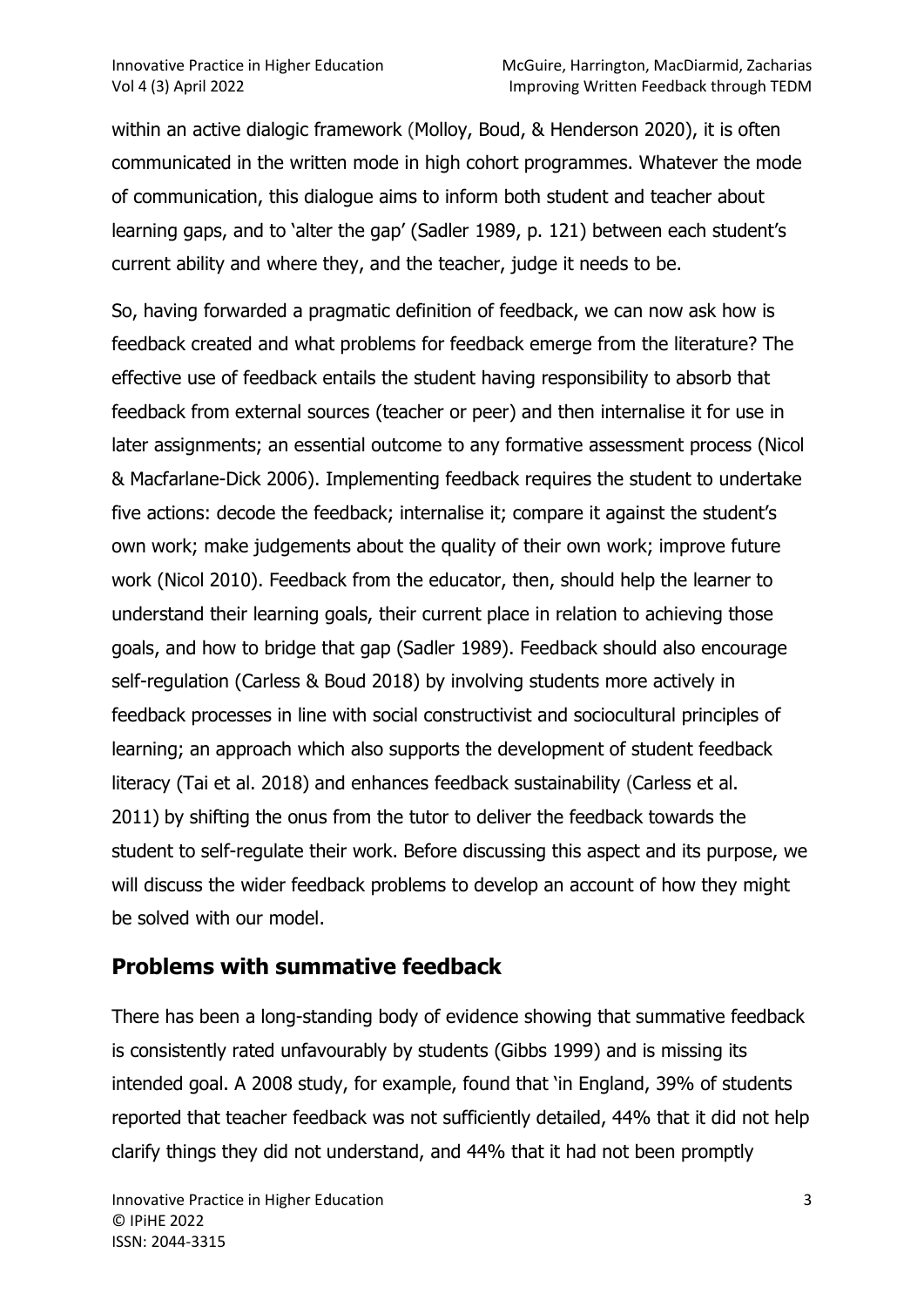delivered' (Nicol 2010, p.11). So, while feedback helps with aspects like spelling and grammar, it lacks content-specific direction on how to improve, and emphasises positive and encouraging comments rather than anything of substance with which the student can work. Lizzio and Wilson (2008), Nicol (2010), Orsmond, Merry and Reiling (2005), Poulos and Mahony (2008) and Duncan (2007) all found that most feedback focused on mechanical aspects of writing and academic style, was difficult to understand, and evinced a propensity for positivity in place of meaningful advice on how to improve. The literature also points to consistent misunderstandings regarding the purpose of formative feedback.

Overall, it is clear from the literature that there are a number of feedback issues at both the institutional and student/educator levels. In a sense, learners and educators are talking past each other, which is a symptom of the feedback as telling model; i.e. feedback that does not provide additional support on how to improve nor to provide support to internalise that feedback, which results in problems using it (Winstone et al. 2017; 2020, cited in Smith 2021). Such a paradigm may be characterised as not developing the self-regulatory skills necessary for internalisation of feedback. So, at this point we can raise a distinction between 'showing' versus 'telling'. 'Showing' should refer to pedagogic practice that specifically aims to motivate self-regulation in learners.

From the students' perspective, inability to understand feedback is also a common finding (Hounsell 1987; Ivanic Clark & Rommershaw 2000), and there were also concerns in a study by Lea and Street (1998) that feedback which pertains to 'structure', 'argument' and 'clarity' were of little help to students. Weaver's (2006) study found four overarching student concerns making feedback internalisation for future use challenging: generalisations or vagueness; omission of guidance on how to improve; focus on negatives; and disconnection to assessment criteria. Additionally, there are indicators that student understanding of success criteria is also problematic. Sadler (2010) suggests that students cannot convert communication and feedback into improvement action without an understanding of some fundamental concepts that educators draw on when awarding a grade or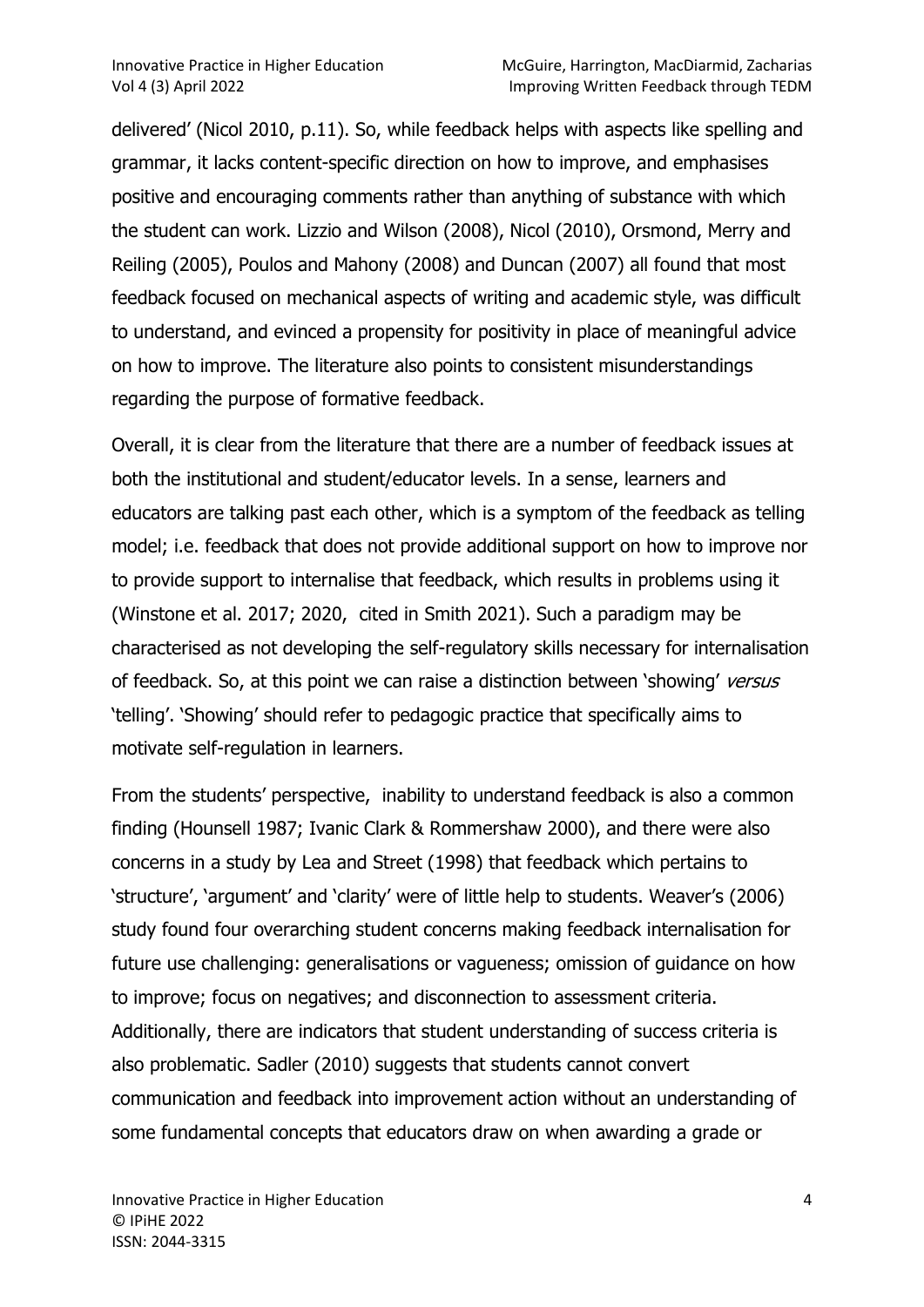giving feedback and providing students with this knowledge or skill is necessary to improve internalisation. When educators provide feedback, they draw from tacit knowledge that is not obvious to students. A study by Higgins, Hartley & Skelton (2002) found out that only 33% of respondents understood the assessment criteria, and given the ongoing shift in H.E. towards student-centred learning, it is imperative to understand student responses to current feedback methods and whether they understand the requirements. Higgins, Hartley and Skelton (2001), Carless and Boud (2018) and Rae and Cochrane (2008) are examples of research in this area, and the findings are also supported by Winstone et al. (2017; cited in Smith 2021) who emphasise poor student engagement. However, while lecturers can find providing extensive feedback labour intensive and cognitively demanding, the area of teacher feedback is under-explored (Carless & Winstone in press).

Notwithstanding the workload involved in providing detailed and considered marking, and the issues of the tacit nature of assessment criteria, a further barrier to students' internalisation of feedback remains. Teachers as assessors have a distinct knowledge of previous assessments and this feeds into their judgements of quality. Knowledge that is used in assessment and grading can be split into two categories (Sadler, 2010):

- 1. A knowledge of overall quality; overall quality refers to the assessors' knowledge of all the past works they have graded, and the work is held to this general standard.
- 2. And, comparability with a given subset; comparability refers to the specific characteristics that can be communicated to a student.

Sadler's (2010) characterisation suggests that each piece of work can be represented along these axes and feedback is constructed within these spaces. Although students can relate to the comparability if they have been given access to graded exemplars, it is not possible to provide access to the assessors' knowledge of quality. Other studies suggest that there is a need for active participation if feedback is to be actioned (Rust 2007), and that any course development programme ought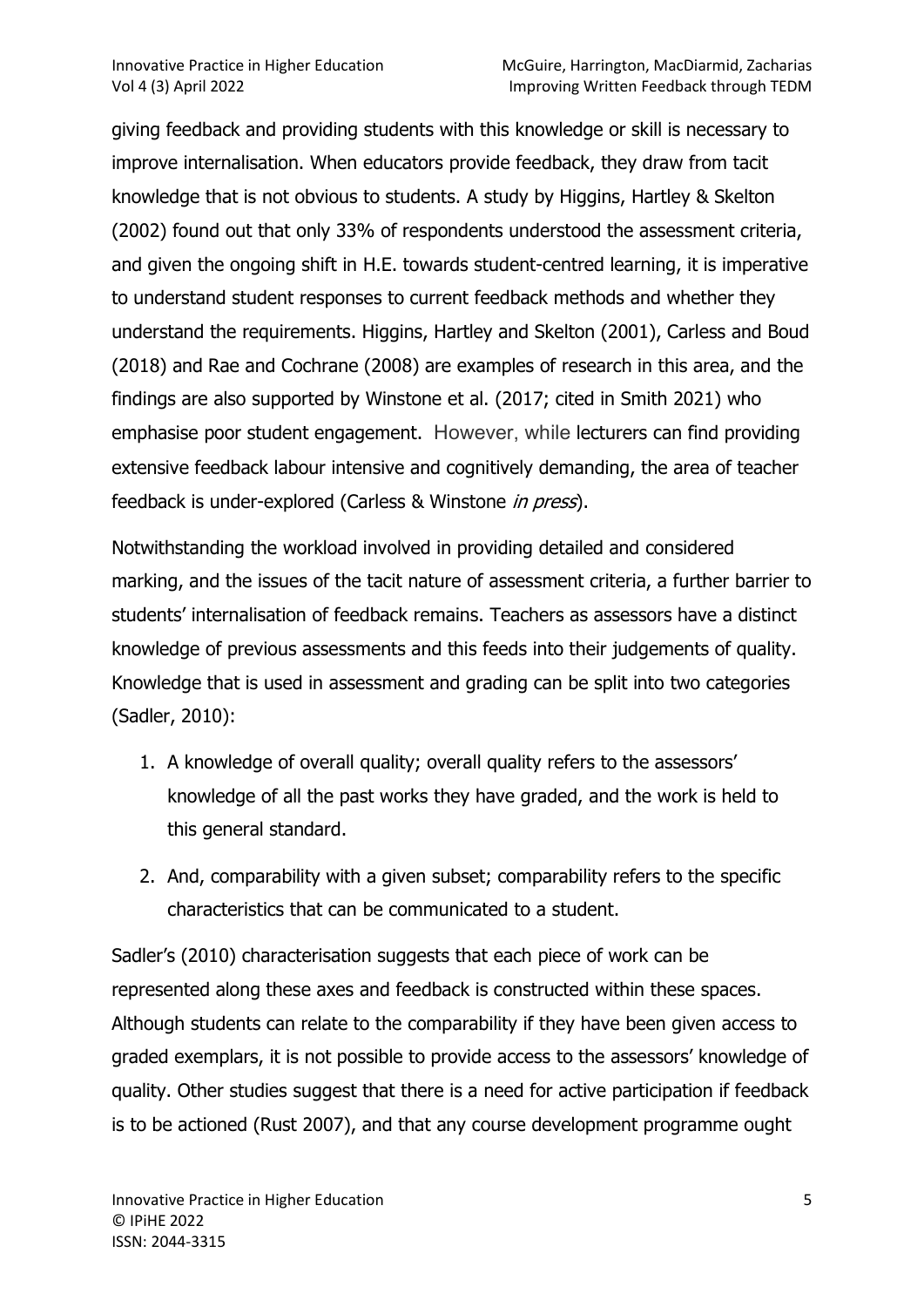to be mindful of this in its development (Higgins, Hartley & Skelton 2002). Feedback, in the form of comments, has been compared to a "bottle at sea" (Perrenoud 1998, cited in Webb 2010, p.601); it is claimed that we should be aware that there is never any guarantee that the student will receive the feedback, much like a bottle with a message sent out to sea.

### Peer-tutor feedback

as previously described, a key concern is the gap between feedback and its internalisation, and peer review has been suggested as a possible mechanism to bridge this gap by providing learners with an experience that mirrors that of teachers i.e. the student must become an assessor to understand the way that feedback is generated (Boud, Cohen & Sampson 2011). However, an effective peer review model should not mimic the methods of feedback that result in the above problems; it should address them directly, and so the elevation of student assessment literacy is a vital step. Nevertheless, students have concerns about peer review models that focus solely on providing comments. Any effort, therefore, to implement a 'showing not telling model' should also encompass workshops and seminars on how to peer review the work of their peers. By itself, feedback as telling (i.e. top-down written feedback) does not prepare students to internalise feedback in the way that we would hope precisely because of student concerns about reviewing their peers' work and so any development of a peer review model should also account for the psychological aspects of peer reviewing. Cartney (2010) points to these emotional aspects in her conclusions: "Findings highlight the emotional component…ranging from feelings of anxiety to anger towards students who had not fully participated." (Cartney 2010, p.563).

Cartney (2010) also argues that tutors should be aware of the emotional and psychological effects peer review can have on group dynamics. Furthermore, Sadler (2010) suggests that students require key knowledge concerning task compliance, quality and criteria before being able to meaningfully engage with peer review, and so develop the skills necessary to understand their own feedback and apply it to their future assignments. To elicit most benefit, Sadler (2010) even argues that peer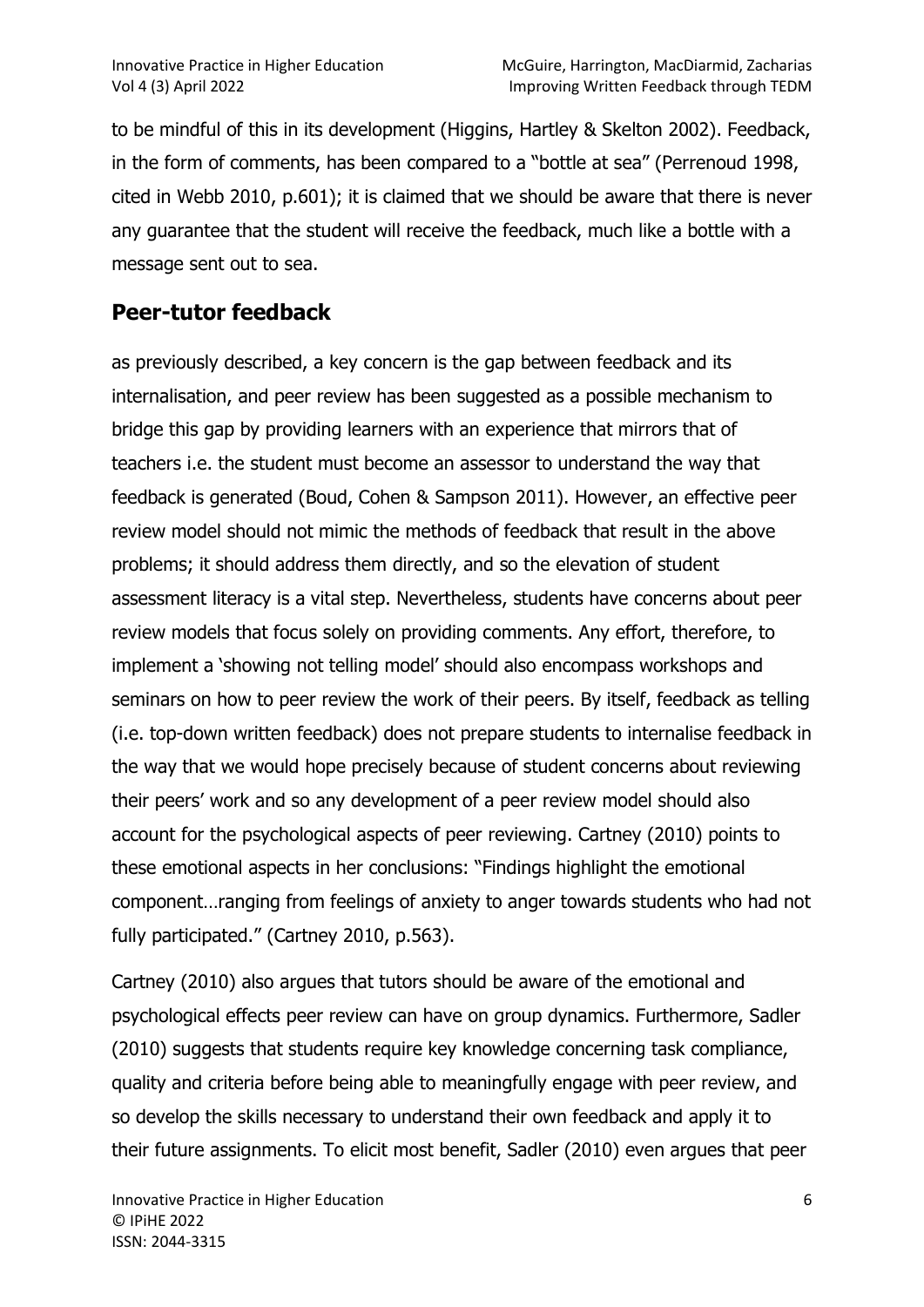review processes should be integrated into the overall pedagogy of a course, but without a specific model that addresses the various concerns it is unlikely to bridge the internalisation gap. The challenge for peer review is to show students how to internalise their comments rather than to passively receive them, which involves taking cognisance of the challenges that are generally associated with formative assessment and addressing them. This seems to suggest that in addition to peer review as a feedback loop, it should also contain elements of instruction in how to give feedback and also what counts as useful feedback. The research suggests that student concerns are deep, and that any peer review system should take these into account. Feedback as telling (which we take to be the same as providing comments) does not fully engage students in the way that is necessary to develop the kind of internalisation skills necessary to use the comments they receive themselves, therefore it has to be modified considerably. Additionally, there is a paucity of research in the area of peer-tutor feedback (Han & Xu 2020), which our model deploys.

#### Implications/Conclusions from the Literature Review

Peer review is a model that can deal with the gap between feedback and its internalisation experienced by students. However, it is also important that any such model responds to student concerns. To address the psychological and emotional implications of feedback, tutor involvement is essential. The proposed 'showing not telling' model addresses these concerns in the form of workshops on how to peer review, a clear structure on how to develop comments, and also provides tutor guidance on how to action peer comments.

### **Methods**

Here, we describe and evaluate our model, tested in its fourth year of operation, and created in response to concerns found in the literature. We hybridised formative and summative assessment by providing feedback from, firstly, student peers and then tutors on the first 1,500-words of 5-6,000-word assignments using the Aropä (nd) platform; a local platform developed within the Psychology department at the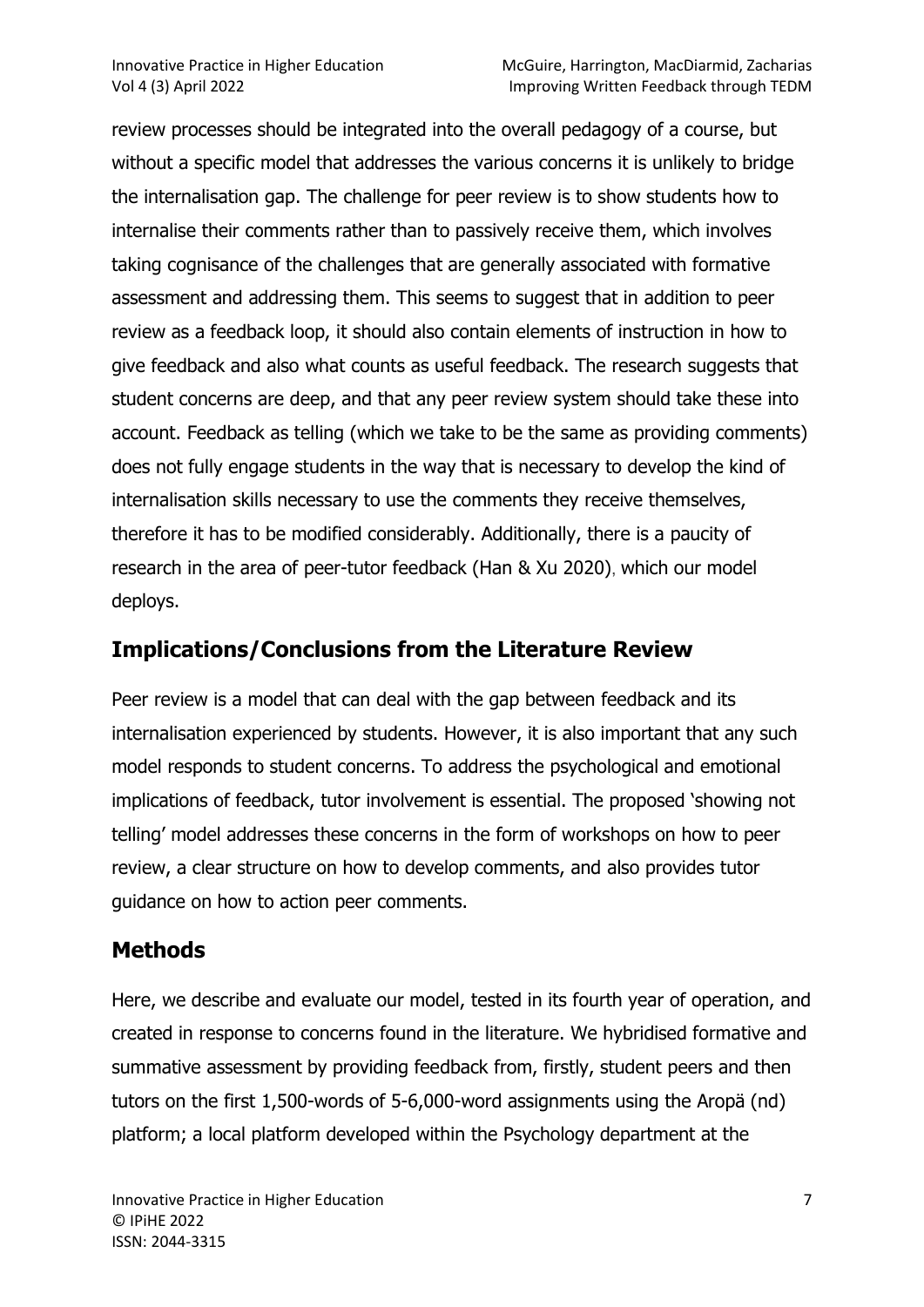University of Glasgow. Key to the efficacy of the model was the adoption of descriptive *versus* instructional written feedback using the TEDM principle to show students how to improve their work rather than by telling them what needed to be done:

- Tell the student that some aspect of their work is either effective or ineffective in meeting the assessment criteria;
- **Explain why it has been effective or ineffective;**
- Describe how the student could do better either in another draft or in another assignment;
- Model exactly how the student could do better by showing them examples of how aspects of their work could be improved.

# Procedure, materials and participants

To support the students (n=70) to deliver this level of feedback, they were initially provided with assessment literacy training using a feedback framework template with guide prompts and grade descriptors aligned to different grade bands They were then invited to offer feedback as part of 10 feedback 'hubs' (10 peers and 1 tutor) on 3 sample assignments. These were authentic exemplars chosen to represent suitable target levels for the students (Hawe, Lightfoot & Dixon 2017), and, to further support the development of their assessment literacy and tacit knowledge, they were also given access to the original tutor feedback (Carless and Boud 2018; Bloxham & Campbell 2010). By allowing students to see the standards within the exemplars (Carless & Chan 2017), this process also helped to develop qualitative judgements (Tai et al. 2018).

In the subsequent 'live' feedback, students first provided peer feedback, which was then followed up with additional lecturer feedback designed to mediate students' interpretations of assessment standards (To & Liu 2018). The lecturer feedback largely reinforced the peer comments and highlighted any essential elements that had been overlooked. Both peer and lecturer provided an indicative grade.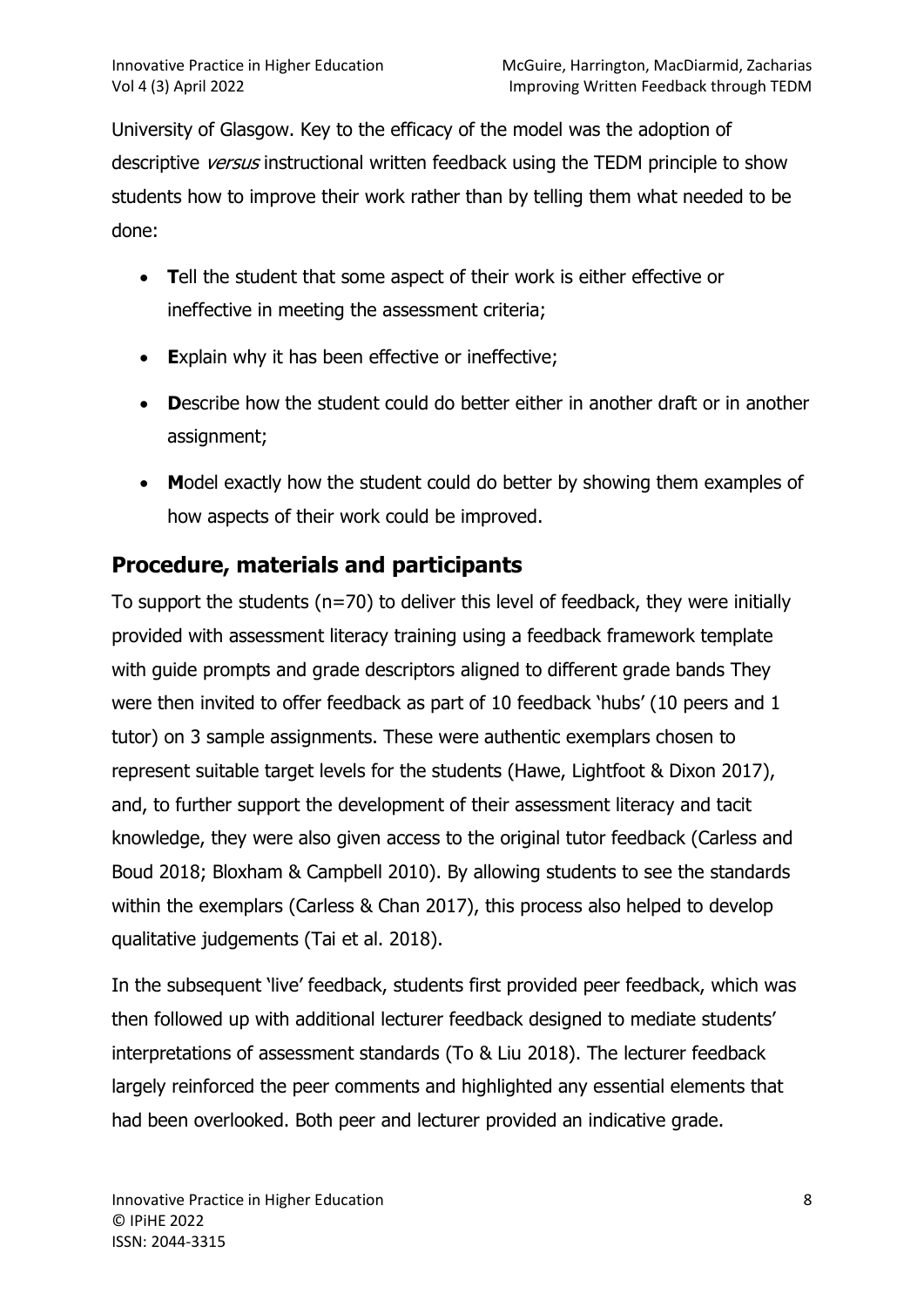Finally, given the 'front-loading' of formative feedback, on final submission of the assignment, the summative feedback concentrated on the extent to which previous feedback had been implemented by the student.

Our new model asked for feedback on up to three positive trends in the assignment. The underlying principle was to motivate by highlighting positive trajectories. This also focused assessor attention away from a search for obvious flaws. Second, feedback was sought on up to three areas which were effective, but which could be improved though targeted support. The key component here lay in modelling good practice and so the conventional instruction, for example, to apply greater levels of critical awareness (an instructional model 'telling' the student what to do) was replaced by a demonstration of what needed to be done to 'show' the student what to do to achieve the desired outcome. Within this framework, the requirements were exemplified or modelled to make the internalisation process easier for the student and to aid retention. Lastly, students had to be aware of up to three serious omissions or trends in their assignment that were incongruent with the assessment criteria.

This model was based on Bandura's (1977) work on social learning theory and the principle of social constructivism (Vygotsky 1978) which highlight four important factors in learning:

- 1. Attention paying attention to the model is a condition for learning;
- 2. Retention remembering what the model did is a condition for imitating the model's behaviour;
- 3. Reproduction people must have the capacity (e.g. skills) for imitating the behaviour;
- 4. Motivation people must be motivated to imitate behaviour (e.g. importance of model or reward).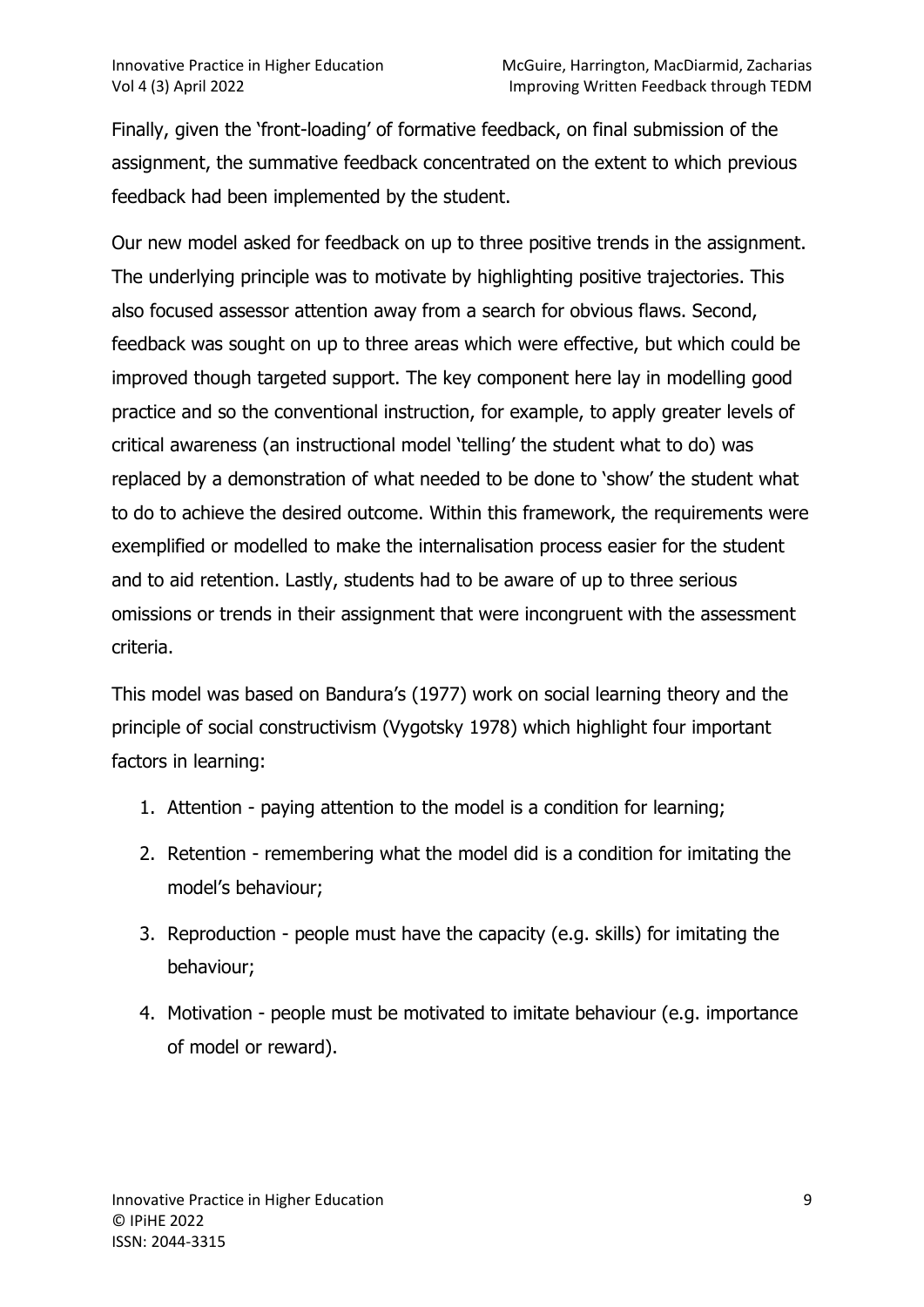In our model, we hoped to address, each of these factors placing particular emphasis on reproduction i.e. the ability to not only to learn new skills, but to reproduce those in the peer's own work.

One of the key challenges of supporting the conversion of feedback into action is in the idea that students do not action instructional feedback because they simply do not know how to do so; there is a cognitive gap between the expectations placed upon them and their ability to convert feedback into appropriate action. Modelling the skills absent from the assignment stops telling a student what to do to improve their work and shows them how to do this, thus closing this cognitive gap.

This model was implemented first within the MEd practice programme and then, in the following year, extended to two courses on the MEd/MSc Teaching English to Speakers of Other Languages programme (Language, Assessment, Proficiency and Feedback, and Course Design and Practice). Each of these courses was taught by a different tutor. To evaluate the success of the model, 8 focus groups of 3 students were conducted following the completion of the courses and assessments. Each of these focus groups lasted approximately one hour and aimed to solicit views of the process to identify its perceived benefits and limitations. The questions used to elicit this information included the prompts: How aware were you of your strengths/weaknesses before and after the process?; and Which aspect of the model helped you identify your strengths and weaknesses the most? Also, as a key determinant was motivation, the participants were also asked: How likely is it that you would repeat the process in the future?; and What are the overall benefits of the process? The information elicited was used to make recommendations for a feedback literacy tool for use by staff and students.

#### Data Analysis

Following transcription, a variation on Braun and Clarke's (2006) six stage model of thematic analysis was used as a paradigm followed by all four researchers throughout the process.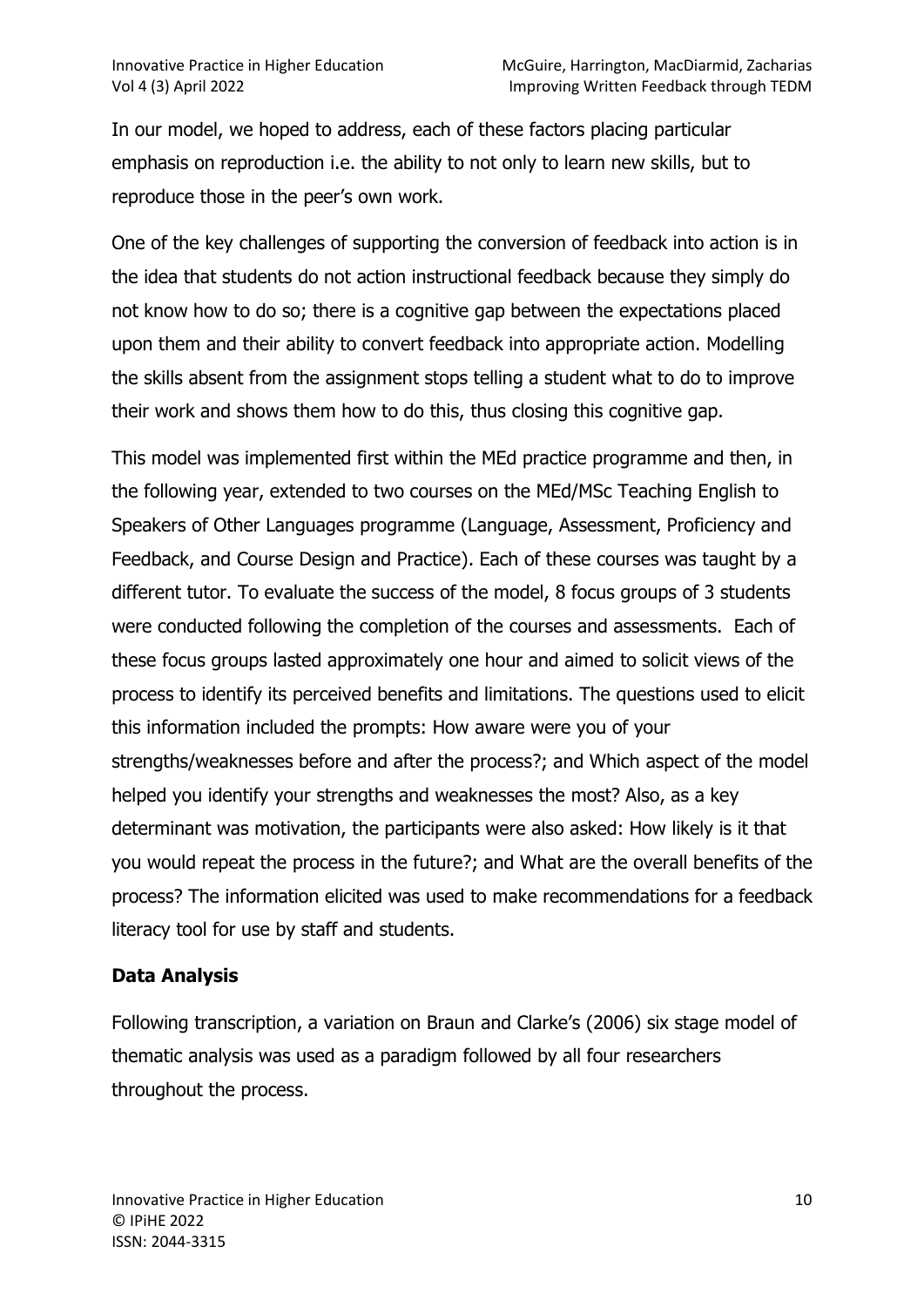| Step 1: Familiarisation     | Step 2: Initial coding | Step 3: Generating         |
|-----------------------------|------------------------|----------------------------|
| with data                   |                        | themes                     |
| Step 4: Testing the         | Step 5: Defining and   | Step 6: Interpretation and |
| validity and reliability of | naming themes          | reporting                  |
| themes                      |                        |                            |

Conventionally, the arrangement into thematic sets is proscribed by the selection of either an inductive or a deductive paradigm. Our approach, however, while mainly deductive (to test our model of feedback) also included inductive elements (where we examined the hypothesis with respondents that current feedback protocols had considerable pitfalls).

Following transcription, we carried out Step 1, familiarisation with the data. Steps 2 and 3, initial coding and generation of themes, were discussed as a team to establish our shared understanding of the application of the model. One team member was then asked to analyse one focus group transcript to applying initial coding and the initial themes (Step 4). Steps 5 and 6 were conducted as a group, but using the pattern established in steps 2 and 3 and so transcripts were divided among the team who produced their analyses, which were then critiqued by the whole team in order to generate Step 6. This final stage was completed by the team member who carried out steps 1 and 2. We found that a number of key themes emerged from this process: Confidence, Emotion, Engagement with Criteria, Engagement with Feedback Usefulness, Objectivity, Opportunity, Motivation, and Unexpected Outcomes.

### Discussion of Themes

The data point to practices to enhance feedback through peer-tutor review processes and highlight many of the deficiencies of and opportunities to the development of effective practice. We now move to consider the outcomes of this thematic study. In developing and exploring of the themes, we grounded our observations in existing literature to highlight the connections between existing research and furthering the development of an effective pedagogy for peer review. This generated numerous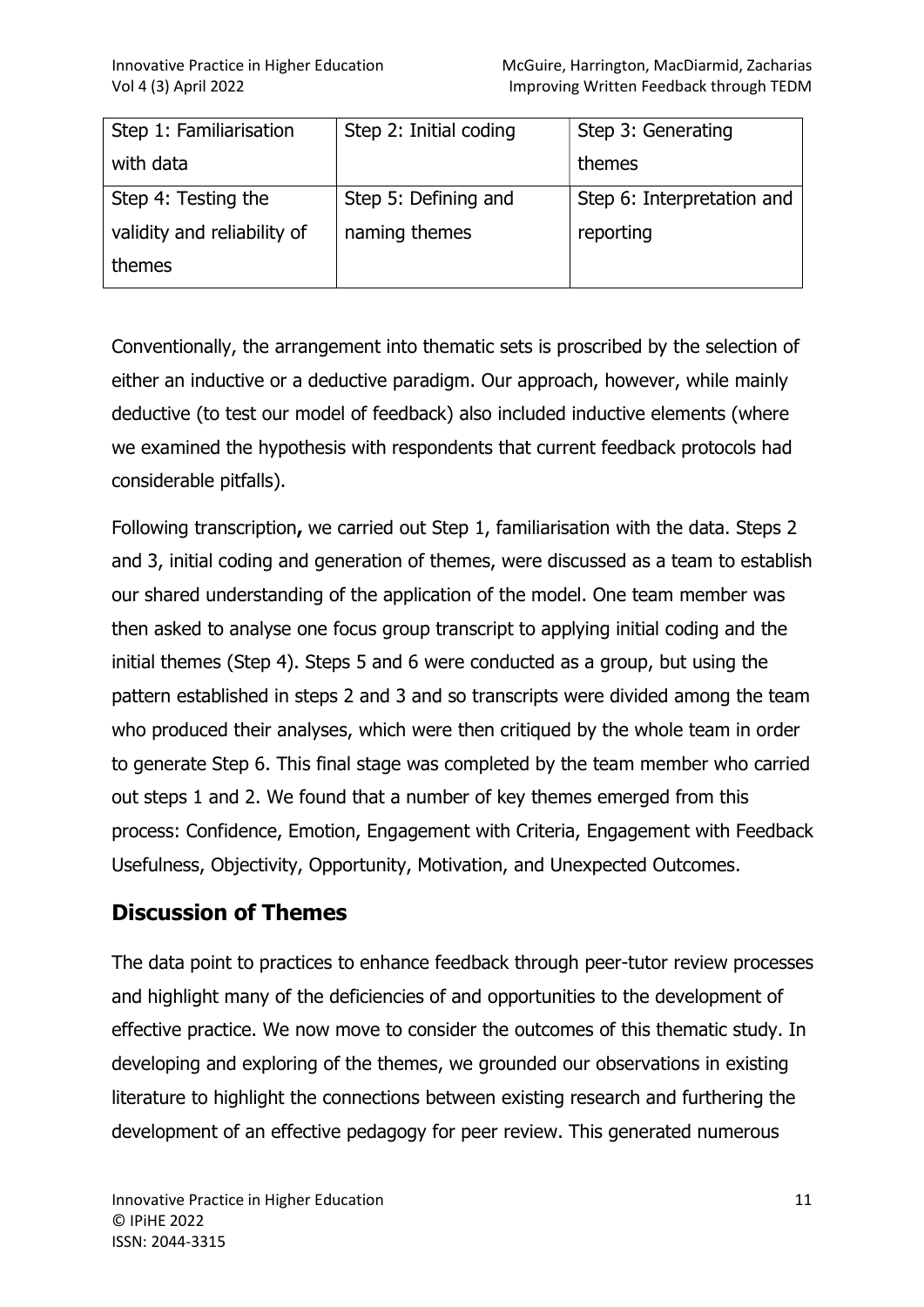ways this research could be viewed: feedback lenses (seeing the work of others and having your work seen by others); the motivational effect of deadlines; opportunities for discussion; confirmation of work trajectory and opportunities to develop work to improve the final grade. It also highlighted, however, challenges for students including: lack of training in giving feedback at this level, notwithstanding the training inputs offered; surface versus deep comments; and the challenge of assigning grades. Other elements included: additional layers of demand added by the review process; tighter deadlines; and changing existing work.

The first theme identified was confidence, which can be understood in two ways: the student's perception of their own ability; and their perception of their peers' ability to provide appropriate feedback. The prevalence of data items suggests that this is a concern of students that is worth further investigation. Furthermore, confidence could be best explored as intra-personal confidence and inter-personal confidence. Intra-personal confidence relates to confidence levels the students had when doing the task including their ability to follow criteria and to give feedback to their peers. Inter-personal confidence relates to students' attitudes towards the feedback they received which were based on their confidence in their peers' ability to give accurate and complete feedback. While there were frequent confidence issues related to giving feedback, there were also important issues in the perception of the feedback received, with some students rejecting the feedback entirely. Conversely, however, there were much positive data in relation to developing the confidence of students: they noted that seeing discrepancies in their colleagues' work settled their own anxieties; that providing feedback made them focus on the criteria; and that they felt more confident overall.

#### 'you've got more confidence in yourself, you've got more confidence in your peers,'

Another common theme was the need for praise in giving or receiving feedback. Some students were more confident when they realised the tutor, who also provided feedback, only developed or referred to the feedback provided by the peer. The role of the tutor, then, is perceived by students as paramount in the feedback process and should not be removed lightly. In developing a peer review model as formative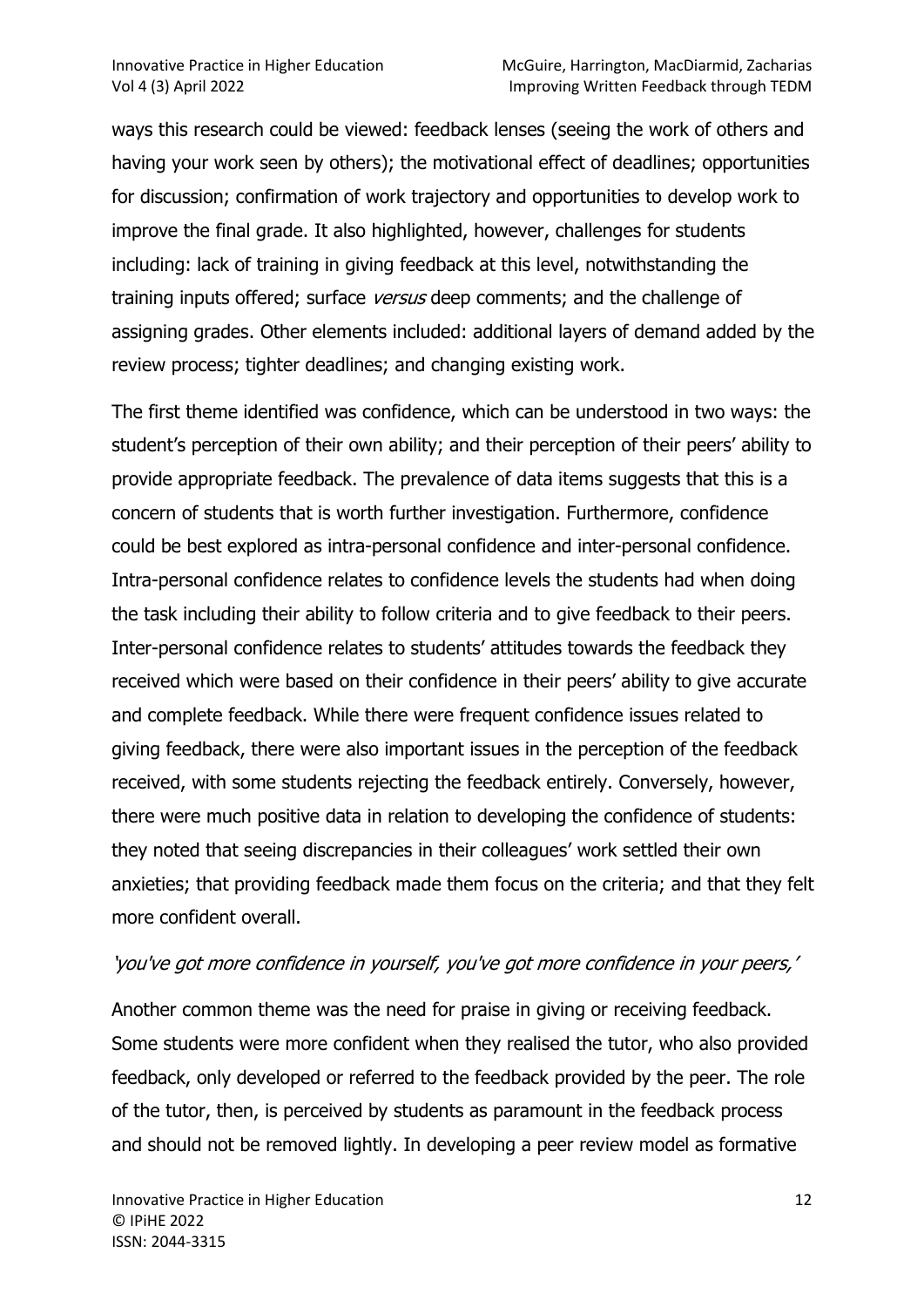assessment, cognisance should be given to both the reviewer and the reviewee, so the tutor ought to be mindful to correct any mistakes made in feedback from their peer, and to point out where the reviewer has also done well. Thus, our data does point to the presence of a tutor monitor as an example of good practice.

Closely related to confidence, the theme of emotion suggested a high level of attachment to students' own work, and some defensiveness at the comments levelled at their efforts. Emotion as a theme connects to aspects of inter-personal confidence because, while at first the emotion seems to relate to their own work, and to defending it, it is more suitably related to levels of confidence in the peers' ability to produce worthwhile comments. Furthermore, this lack of confidence may be impacted by either the tone or the content of the feedback students received from peers. It was clear from the data that, in several instances, emotion did overtake concerns about inter-personal confidence. For example:

### 'You have your own research project…then you are asked to be very specific on someone else's work…Overload.'

There is also evidence that frustration occurs when peers do not engage appropriately with the peer review assignment. Rae and Cochrane (2008) point to this psychological dimension of student dynamics and the extent to which they actively engage with the task. This can be a problem for developing good practice in peer review, and can generate an emotional response from students who might be described as 'active' when paired with a 'passive' peer reviewer i.e. it can undermine the effectiveness of the feedback. One student noted their frustration when 'someone just didn't even reply', and the tone shifted into irritability when their lack of confidence seems to have resulted in uncertainty about how to perform the peer review:

# 'So, you are wondering how it is going to be, when I am not even sure [about] what I ['m supposed to] write.'

Overall, it seems that varying levels of student engagement with feedback, combined with a lack of support for students who do not feel confident can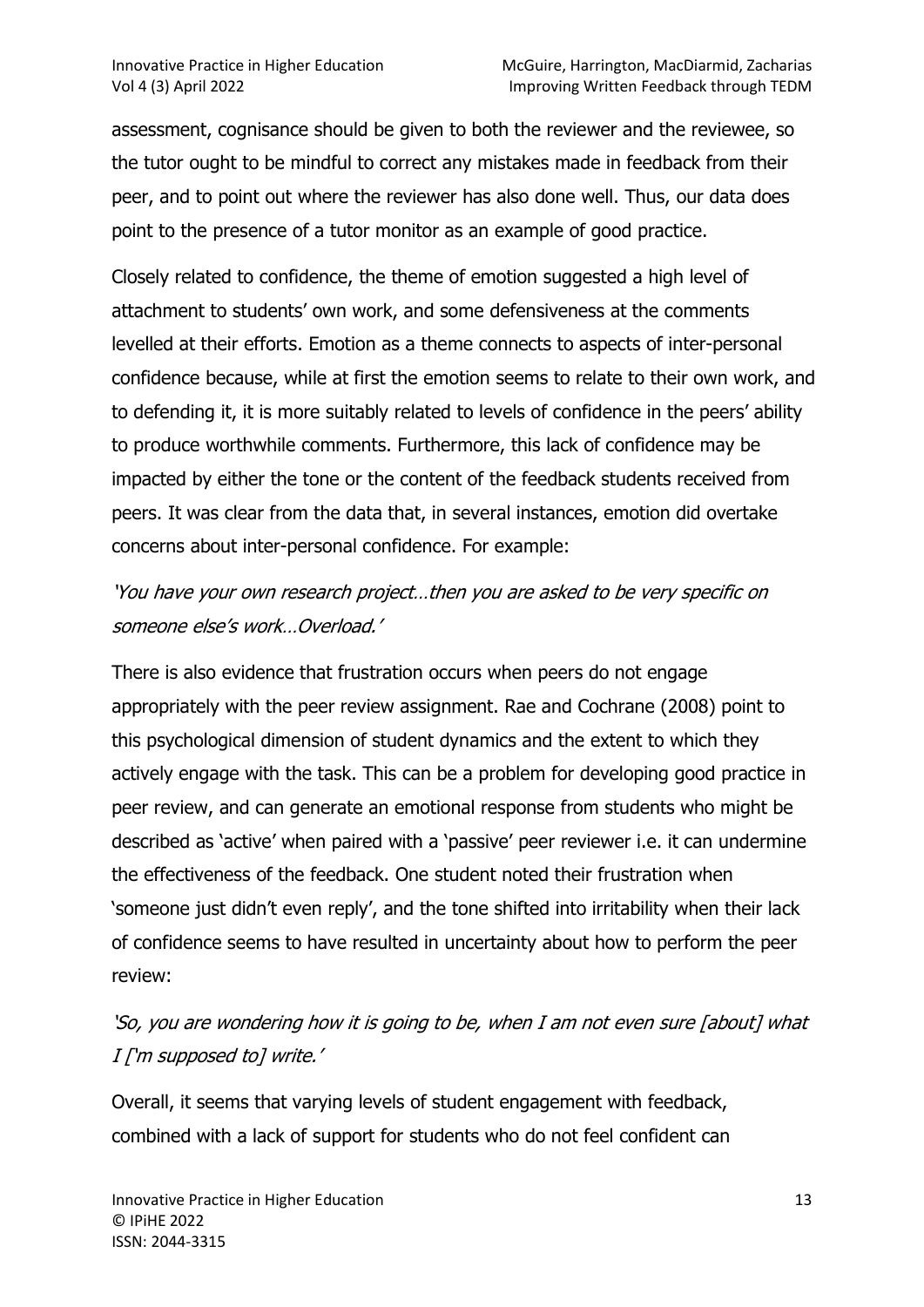undermine the effectiveness of the peer review process. Ryan and Henderson (2018, p.881) note that, "unfortunately, when students experience adverse emotional reactions as a result of the feedback process, their receptiveness may be limited." Drawing on work by Higgins (2000), they also noted that students "may feel personally affronted when a more knowledgeable and authoritative individual, such as a lecturer or tutor, points out insufficiencies" (Ryan & Henderson 2018, p. 881). Effective practice then ought to take these group dynamics and power relations into account.

Peer assessment can lead to improved self-assessment skills (Reinholz 2016). Being responsible for marking and evaluating someone else's work can encourage students to engage with and understand the marking criteria and assignment rubric. Our data showed that the peer-review process had the potential to improve the students' selfassessment skills as they were better able to understand the criteria, a necessary step in developing critical self-awareness (Sadler 1989). Students commented on how assessing the performance of a peer to a desired goal, set by the criteria, led to a better understanding of the assignment task and criteria:

# 'you're so careful during the peer feedback you were getting it, right, you were, really aware of the criteria.'

This supports research which suggests that students generally do enjoy critiquing their peers' work because it allows them to become more critical of their own (Carthy 2017). Checking a peer's work catalysed active engagement with the criteria and students observed that peer reviewing focused their understanding of how marks are awarded following which the students took these skills and applied them to their own work:

#### 'you identify your own areas for development'

Students also commented on how they valued the social aspect of the process; by comparing their work with others they were forced to become more critical of their own work. Black, Harrison and Lee (2003) note that this aspect of peer assessment encourages a more objective perspective than would otherwise be possible when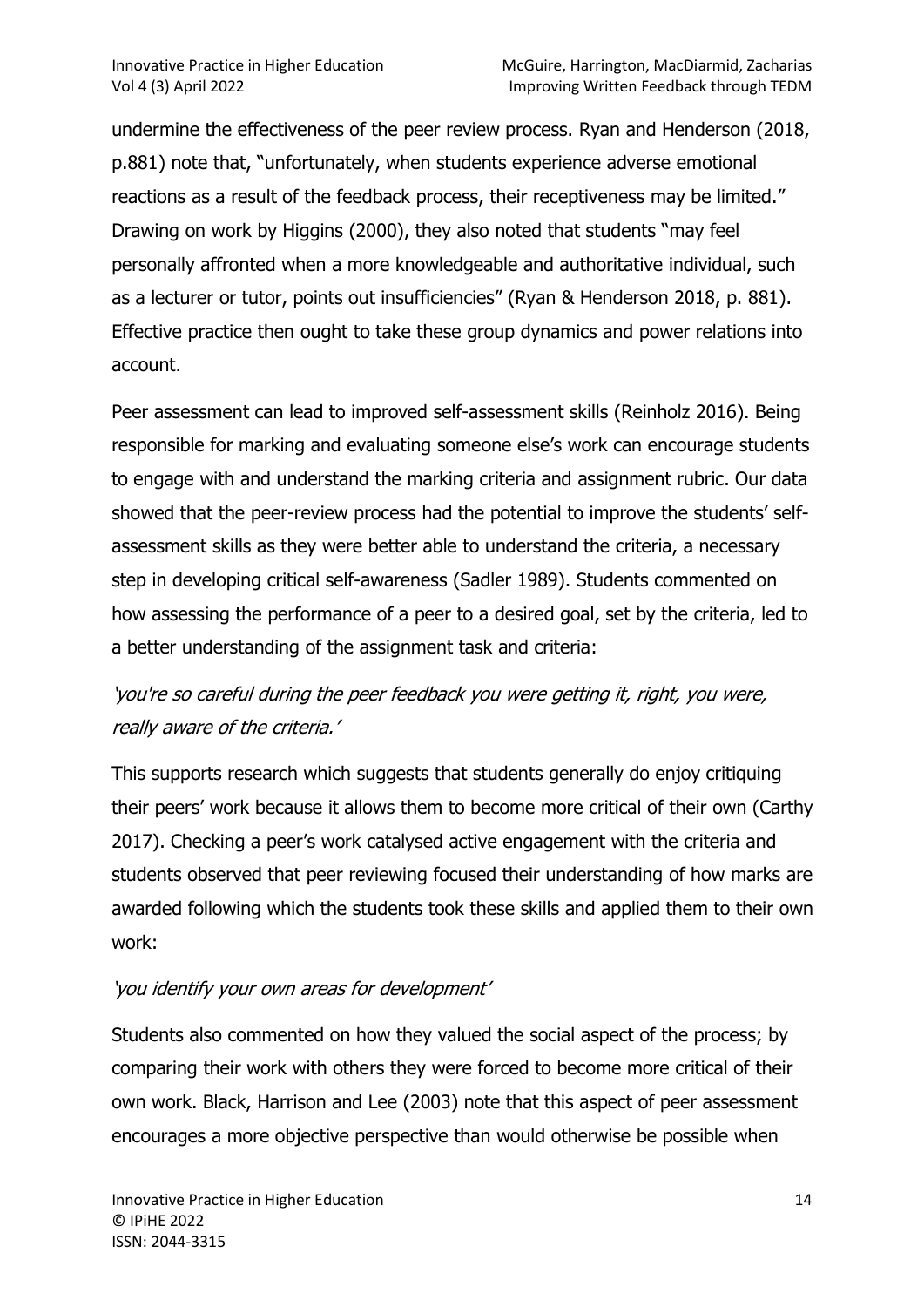students only evaluate their own work. Thus, a dialogic component combined with peer assessment enhanced critical self-awareness skills (Carthy 2017; Nicol, Thomson and Breslin 2014):

'because it forced you to look over and think right what do I actually really need help with?'

# Engagement with Feedback and Objectivity

Students wanted clear, constructive, informative comments that could be interpreted easily and particularly valued feedback that gave them encouragement. However, student preferences for feedback types varied, so it may be beneficial to provide a plurality of feedback types:

'as long as it is kind of clear and to the point, there doesn't really need to be loads.'

Many preferred short, to-the-point feedback, which may indicate that too much feedback could act as a distraction (Juwah et al. 2004):

'Actually, I like short and to the point.'

However, for others the degree of helpfulness depended on the quality of feedback. Objectivity influences the quality and helpfulness of feedback in relation to developing the work.

'It's funny how you can't see your own assignment with the same eyes you see other people's assignment. It's bizarre.'

Li, Liu and Steckelberg (2010, p.533) note that "the ability to give high quality feedback is a critical issue." Thus, good practice should focus on helping students to learn how to approach giving feedback, as well as what to do when they receive their own.

In relation to perceived usefulness, while the task or feedback is not always welcomed initially, comments were overall positive. A number of participants commented that the requirement to provide feedback, while not initially seen as positive, was helpful retrospectively: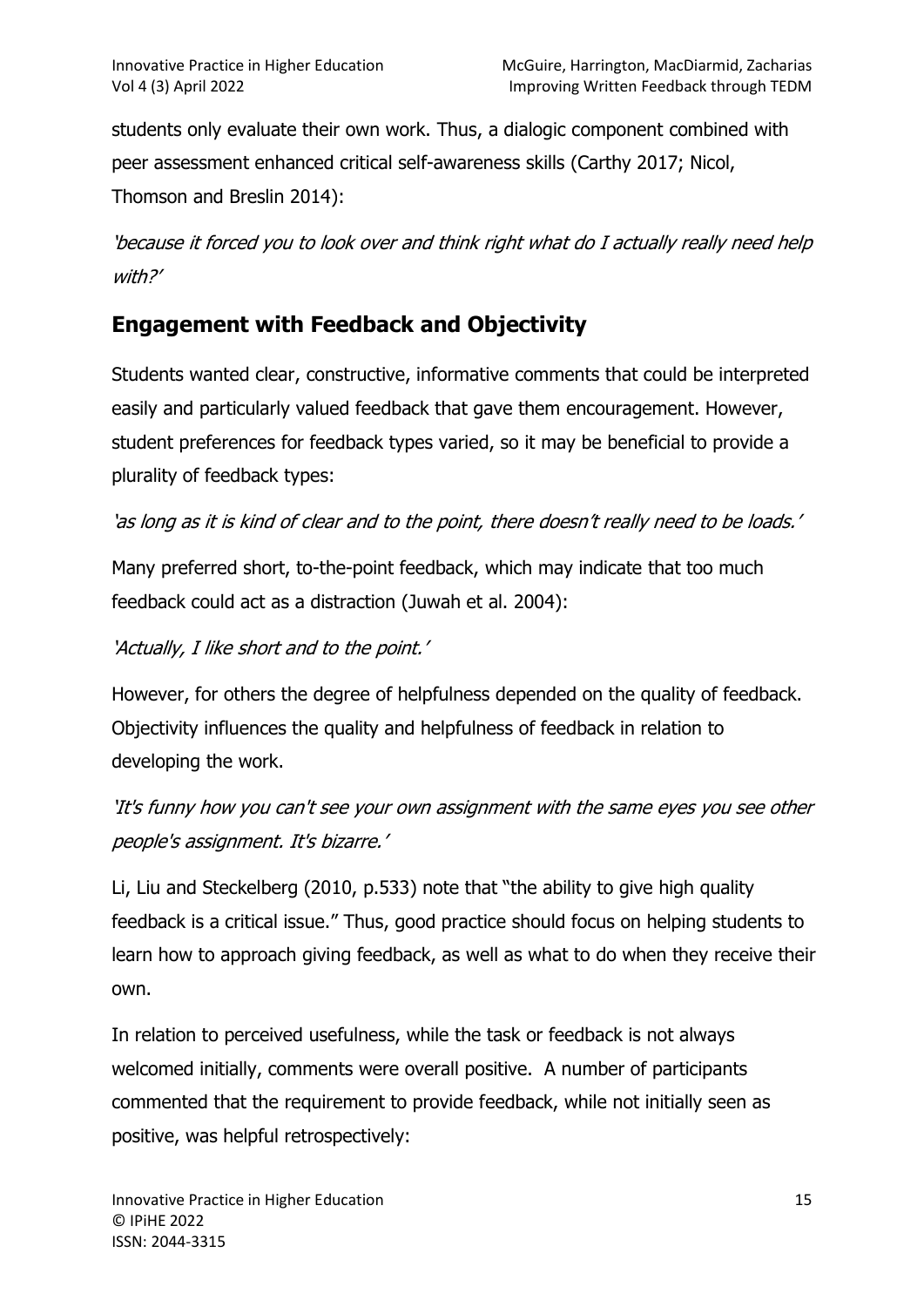#### 'Oh, I hated it, [at the time] but it is good'

An internal contradiction is apparent here, between the typically negative connotation of obligation and its positive effects. Not only did the peer assessment requirement ensure the assignments were completed in a timely manner, but the process of giving and receiving feedback increased confidence, improved the quality of the work, and developed critical selfawareness. The findings show that peer reviews engage students in multiple acts of evaluative judgement, both about the work of peers, and, through a reflective process, about their own work; that it involves them in both invoking and applying criteria to explain those judgements; and that it shifts control of feedback processes into students' hands, a shift that is crucial to their ownership of the process.

Feedback specificity providing constructive useful advice was also welcomed:

'The feedback isn't just telling you what you have done wrong. It is giving you help on how to fix it as well'

Here we can see an eagerness to improve. Feedback is considered "effective when it consists of information about progress, and/or about how to proceed" (Hattie and Timperley 2007, p.89). However there are different foci of feedback i.e. task, process, self-regulation and self. Students' level of specificity and of critical selfawareness was also evident in their desire to learn how to give effective feedback and thus make the process helpful and meaningful:

'Maybe a little bit more teaching and maybe even showing us a little bit about what the markers would do'

### Unexpected Outcomes

The study produced a number of unexpected outcomes. Participant responses indicate that they valued the social aspect of the learning process; that by comparing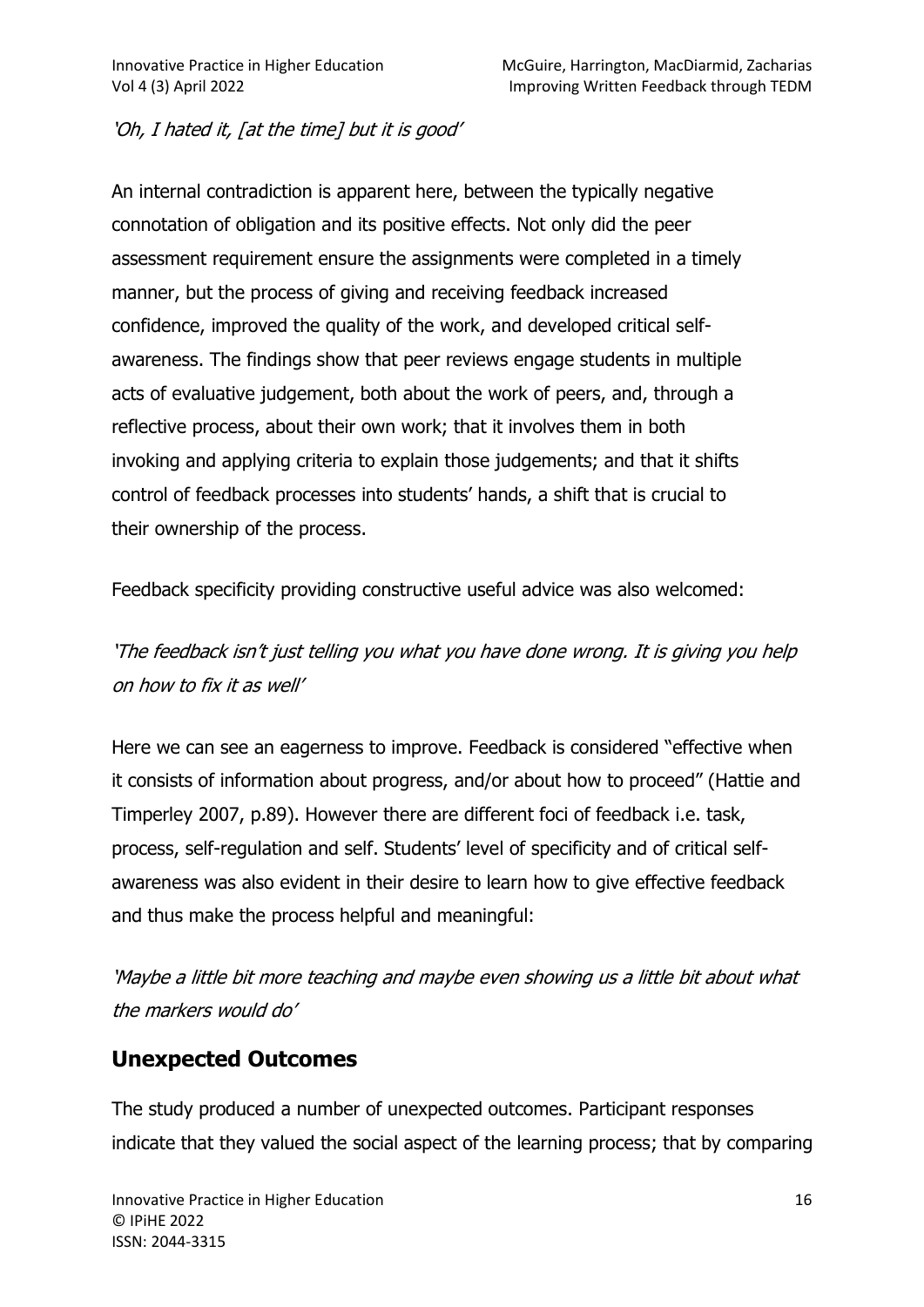their own work with others they were forced to become more critical of their own work, which increased their confidence. Students also discussed how the process made them engage with their peers by offering a non-standard means by which they could connect with their classmates. In online programmes this may be very helpful to develop a sense of community. In university environments, this can foster collegial development and have further unexpected outcomes:

'you identify your own areas for development before offering them to other people'

### **Conclusions**

The data identify feedback enhancement practices via peer-tutor review processes, and highlight opportunities to develop effective practice further. From our analyses it is clear that modelling helped the participants to internalise and convert written feedback into feedforward. Furthermore, clear alignment between the assessment criteria and feedback comments made it easier to improve specific responses to each criterion. The feedback helped students to improve later drafts and grades in the majority of cases, which was highlighted as a major strength of the model, while the hybridised formative and summative assessment framework supported students through the process of constructing their assignments in stages and was also felt to be beneficial as a motivator. It seems that the nurturing of relationships encouraged students to engage actively with feedback. Positive relationships were established more effectively within contexts in which students felt that assessors were being supportive. This atmosphere was engendered by following the order of feedback presented in the model, beginning with the positives to create a supportive initial contact. This was reinforced by the provision of exemplification that encouraged the student to return to the assignment with a clear idea of how to improve on the first draft. Finally, obvious issues were identified which prevented their escalation into highly problematic issues which impinged on the grade awarded. The key to all of this, however, was word choice and tone. Supportive and encouraging word choices tended to produce better results than unreconstructed comments provided by assessors who had not considered their potential impact. Finally, as this was the fourth year of operation, the model was workable and sustainable with large cohorts.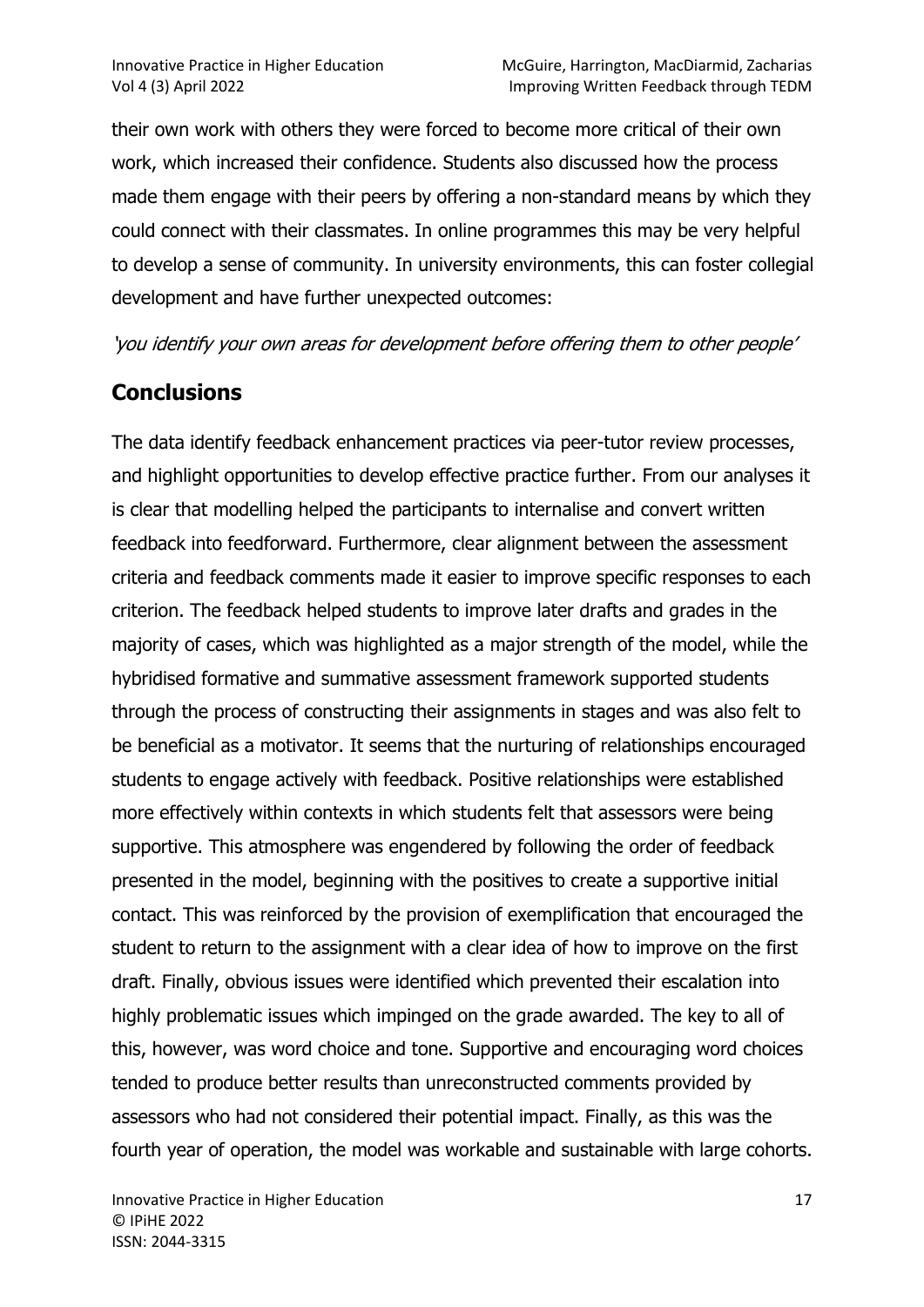## Recommendations

The hybridisation of formative and summative assessment allied to the recalibration of feedback to an earlier stage, creates the opportunity for students to improve a piece of work prior to final assessment thus increasing the possibility for improved outcomes and student satisfaction. As such its wider use should be considered. Equally, as the internalisation gap and the ability for students to self-regulate has been shown to be problematic, initiatives that directly address the issues contingent upon the development of such skills should be used. One such technique is that of modelling which can support students to improve the quality of a draft of their work to close the cognitive gap between feedback expectations and actioning them. There is a need for support to develop this feedback literacy. Hence, there is a need to develop resources that offer more than a checklist guide. Support is required to shift from 'telling' to 'showing', which cannot be achieved using instructional modes. Such professional development could be promoted at the programme level beginning with undergraduate year 1, and at course level to reinforce the required skills. This could improve student confidence in deploying peer assessment and also add to their resilience when receiving peer review. Another positive benefit would be the development of higher quality feedback from both peers and tutors as the process becomes more widespread.

### Authors' Disclosure Statement

All materials included in this article represent the authors' own work and anything cited or paraphrased within the text is included in the reference list. This work has not been previously published nor is it is being considered for publication elsewhere. No conflicts of interest exist which might have influenced us in reporting our findings completely and honestly.

# Reference List

Aropä, (nd). Available at: http://www.dcs.gla.ac.uk/~hcp/aropa (accessed 26/8/21).

Bandura, A., (1977). Social learning theory. Eaglewood Cliffs NJ: Prentice Hall.

Innovative Practice in Higher Education 18 © IPiHE 2022 ISSN: 2044-3315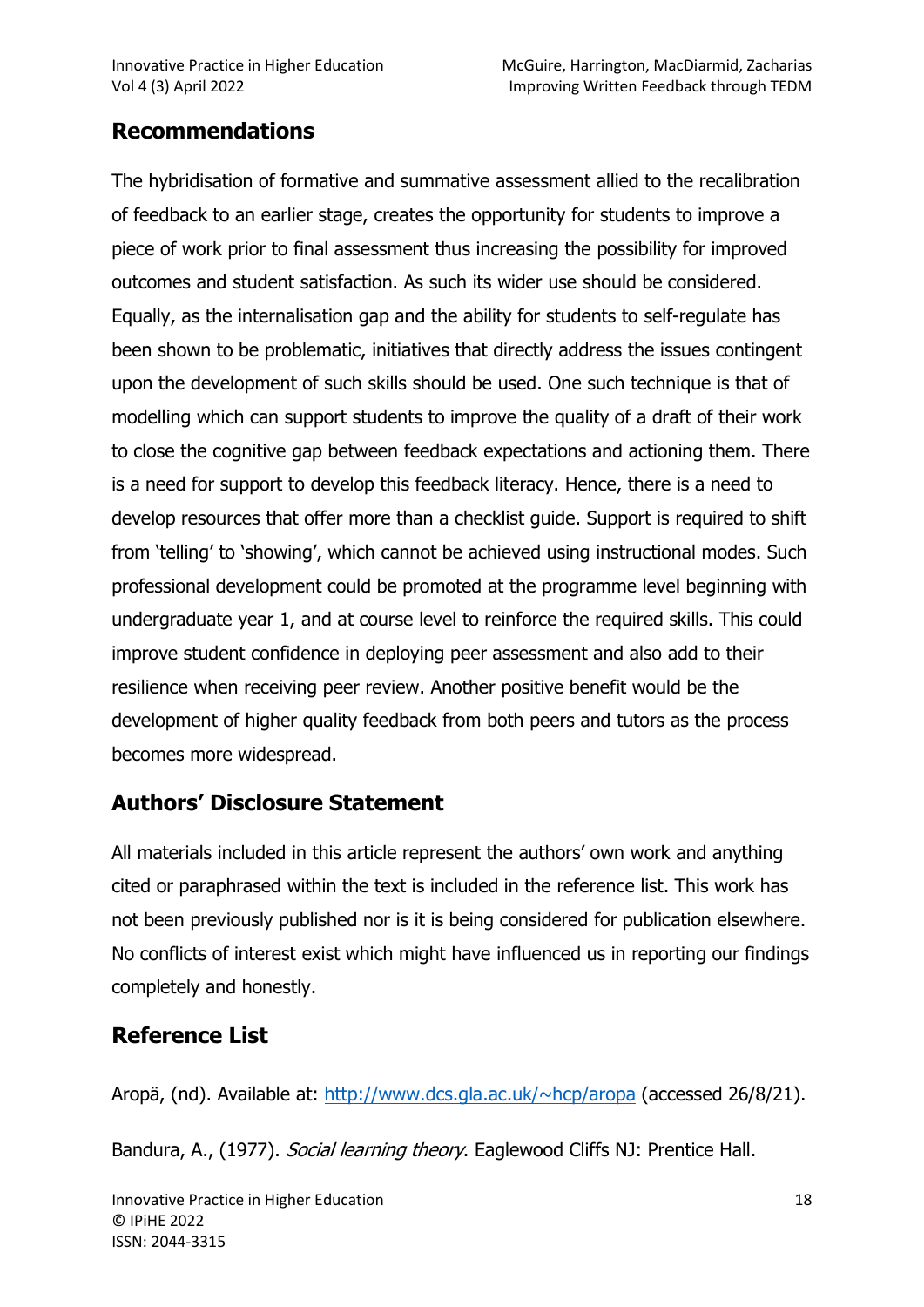Barrett, L.C., and Barrett, P.S., (2008). The management of academic workloads: Full report. London: Leadership Foundation for Higher Education.

Black, P., Harrison, C., Lee, C., Marshall, B. and Wiliam, D. (2003) Assessment for learning: Putting it into practice. Buckingham: Open University Press.

Black, P., and R. McCormick. R., (2010). Reflections and new directions. Assessment & Evaluation in Higher Education. 35(5), 493-499.

Bloxham, S., and Campbell. L., (2010). Generating dialogue in assessment feedback: Exploring the use of interactive cover sheets. Assessment & Evaluation in Higher Education. 35(3), 291–300.

Boud, D., Cohen, R., and Sampson. J, (2001). Peer learning in higher education: Learning from and with each other. London: Routledge.

Braun, V., and Clarke, V., (2006). Using thematic analysis in psychology. *Qualitative* Research in Psychology. 3(2), 77-101.

Carless, D., (2006). Differing perceptions in the feedback process. Studies in Higher Education, 31(2), 219-233.

Carless, D., and Boud, D., (2018). The development of student feedback literacy: Enabling uptake of feedback. Assessment & Evaluation in Higher Education. 43(8), 1315-1325.

Carless, D., and Chan. K.K.H., (2017). Managing dialogic use of exemplars. Assessment & Evaluation in Higher Education. 42(6), 930–941.

Carless, D., Salter, D., Yang, M., and Lam, J., (2011). Developing sustainable feedback practices. Studies in Higher Education. 36(4), 395-407.

Carless, D., and Winstone, N., (in press). Teacher feedback literacy and its interplay with student feedback literacy. Teaching in Higher Education. Available at: https://doi.org/10.1080/13562517.2020.1782372 (accessed 26/8/21).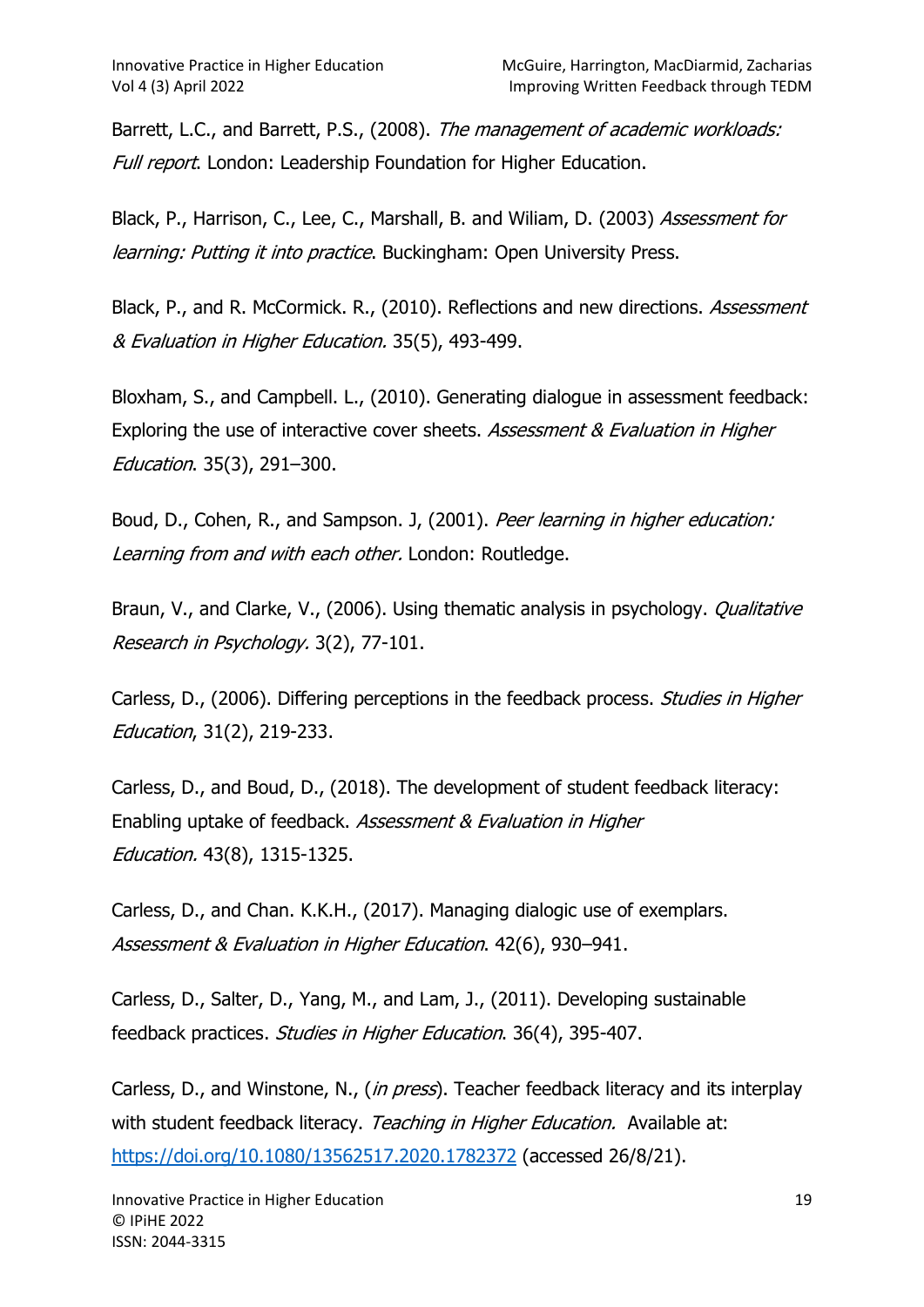Carthy, J., (2017). Enhancing feedback in higher education: Students' attitudes towards online and in-class formative assessment feedback models. Active Learning in Higher Education. 18(2), 127-141.

Cartney, P., (2010). Exploring the use of peer assessment as a vehicle for closing the gap between feedback given and feedback used. Assessment & Evaluation in Higher Education. 35(5), 551-564.

Duncan, N., (2007). Feed-forward: improving students' use of tutors' comments. Assessment & Evaluation in Higher Education. 32(3), 271-83.

Gibbs, G., (1999). Using assessment strategically to change the way students learn. In: S. Brown and A. Glasner, eds. Assessment matters in higher education: Choosing and using diversity approaches, pp. 41-53, Buckingham: Open University Press.

Graham, A.T., (2015). Academic staff performance and workload in higher education in the UK: The conceptual dichotomy. Journal of Further and Higher Education. 39(5), 665-679.

Han, Y. and Xu, Y., (2020). The development of student feedback literacy: The influences of teacher feedback on peer feedback. Assessment & Evaluation in Higher Education. 45(5), 680-696.

Hattie, J., and Timperley, H. (2007). The power of feedback. Review of Educational Research. 77(1), 81-112.

Hawe, E., Lightfoot, U., and Dixon. H., (2017). First-year students working with exemplars: Promoting self-efficacy, self-monitoring and self-regulation. Journal of Further and Higher Education. 43(1), 1–44.

Higgins, R., (2000). Be more critical!: Rethinking assessment feedback. Paper presented at British Educational Research Association Conference, September 7-10, 2000, Cardiff University. Available at:

http://www.leeds.ac.uk/educol/documents/00001548.htm (accessed 30/7/12).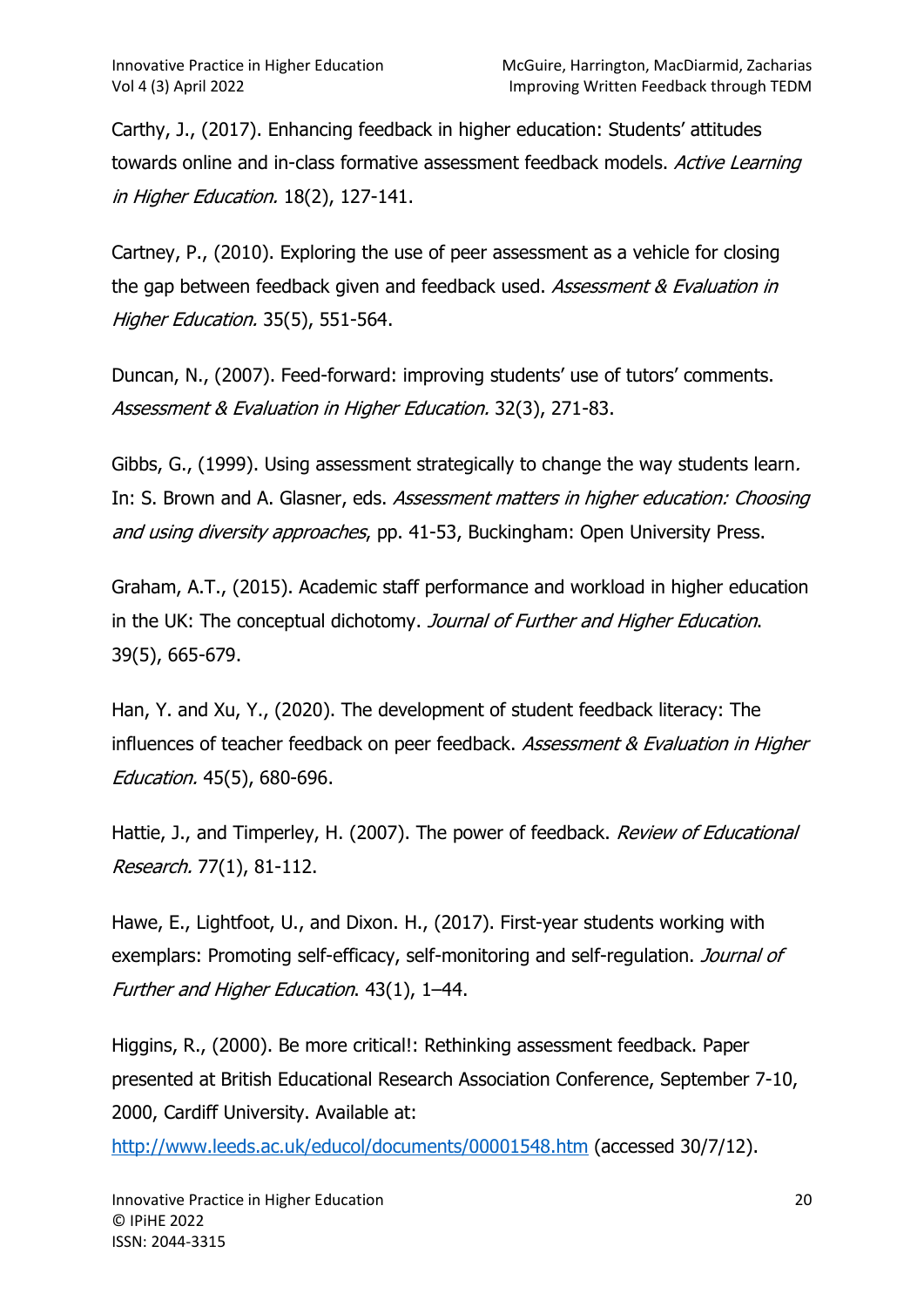Higgins, R., Hartley, P., and Skelton, A., (2001). Getting the message across: The problem of communicating assessment feedback. Teaching in Higher Education. 6(2), 269-74.

Higgins, R., P. Hartley, and Skelton, A., (2002). The conscientious consumer: reconsidering the role of assessment feedback in student learning. Studies in Higher Education. 27(1), 53-64.

Hounsell, D., (1987). Essay writing and the quality of feedback. In: J. Richardson, M.W. Eysenck and D.W. Piper, eds. Student learning: Research in education and cognitive psychology. pp.109-119. Milton Keynes: Open University Press.

Ivanic, R., Clark, R., and Rimmershaw, R., (2000). What am I supposed to make of this? The messages conveyed to students by tutors' written comments. In: M. Lea and B. Stierer, eds. *Student writing in higher education: New contexts*. pp. 28-39. Buckingham: Open University Press.

Juwah, C., Macfarlane-Dick, D., Matthew, B., Nicol, D., Ross, D. and Smith, B., (2004). Enhancing student learning through effective formative feedback. York: The Higher Education Academy.

Lea, M., and Street, B., (1998). Student writing in higher education: an academic literacies approach. Studies in Higher Education. 23(2),157-72).

Li, L., Liu, X., and Steckelberg, A.L., (2010). Assessor or assessee: How student learning improves by giving and receiving peer feedback. British Journal of Educational Technology. 41(3), 525-536.

Lizzio, A., and K. Wilson., (2008). Feedback on assessment: students' perceptions of quality and effectiveness. Assessment & Evaluation in Higher Education. 33(3), 263- 75.

Minassians, H.P., (2014). Competing priorities: Efficacy of teaching and learning assessment in the ever-changing higher education space. Available at: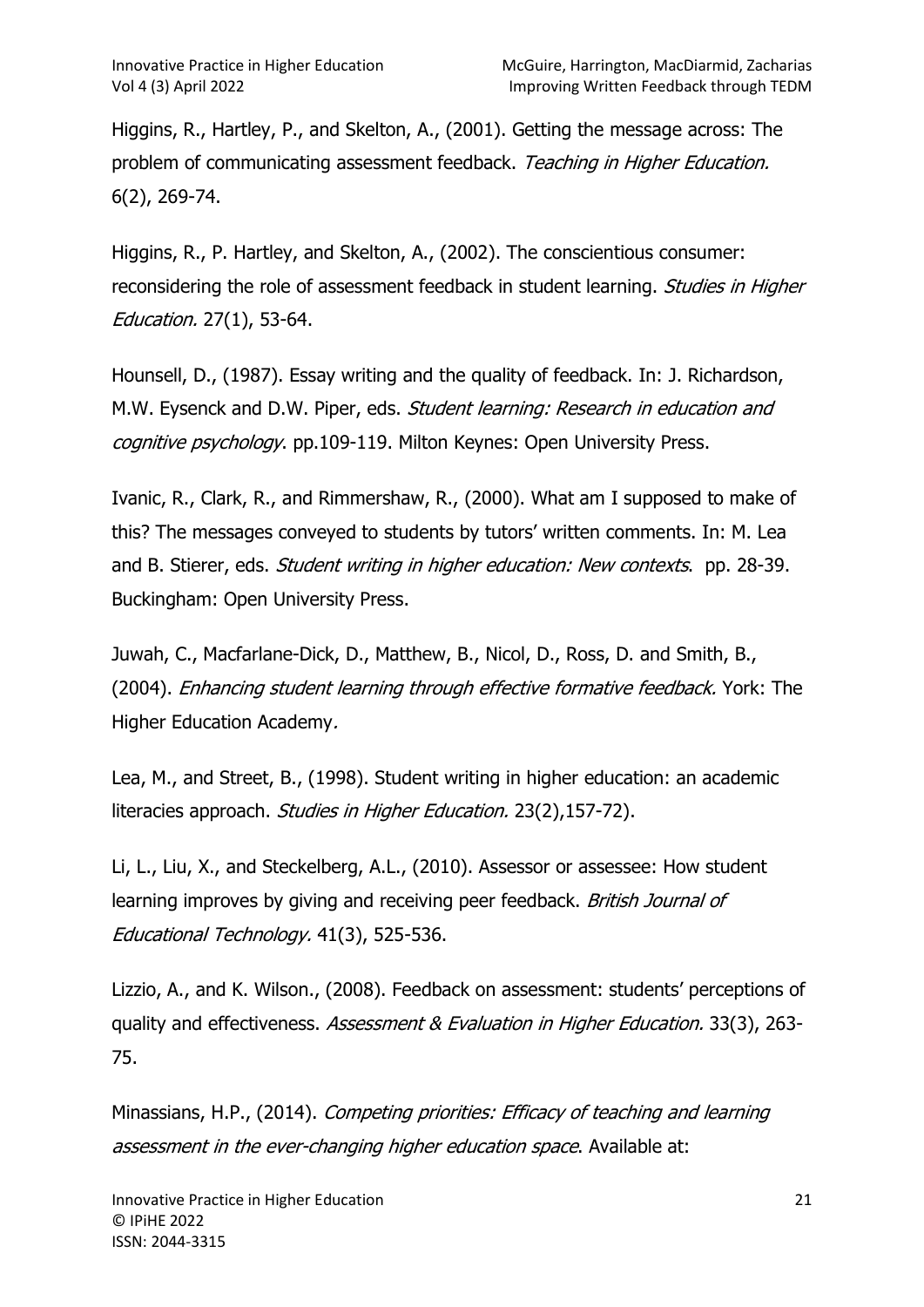https://evolllution.com/opinions/competing-priorities-efficacy-teaching-learningassessment-ever-changing-higher-education-space (accessed 26/8/21).

Molloy, E., Boud, D., and M. Henderson., (2020). Developing a learning-centred framework for feedback literacy. Assessment & Evaluation in Higher Education. 45(4), 527–540.

Nicol, D., (2010). From monologue to dialogue: Improving written feedback processes in mass higher education. Assessment & Evaluation in Higher Education. 35(5), 501-517.

Nicol, D., Thomson, A., and Breslin, C., (2014). Rethinking feedback practices in higher education: A peer review perspective. Assessment & Evaluation in Higher Education. 39(1), 102-122.

Nicol, D.J., and Macfarlane-Dick, D., (2006). Formative assessment and selfregulated learning: A model and seven principles of good feedback practice. *Studies* in Higher Education. 31(2), 199-218.

Orsmond, P., Merry, S., and Reiling, K., (2005). Biology students' utilization of tutors' formative feedback: a qualitative interview study. Assessment & Evaluation in Higher Education. 30(4), 369-86.

Perrenoud, P., (1998). From formative assessment to a controlled regulation of learning processes: Towards a wider conceptual field. Assessment in Education 5(1), 85–102.

Poulos, A., and Mahony, M.J., (2008). Effectiveness of feedback: the students' perspective. Assessment & Evaluation in Higher Education. 33(2), 143-154.

Rae, A.M., and Cochrane, D.K., (2008). Listening to students how to make written assessment feedback useful. Active Learning in Higher Education. 9(3), 217–230.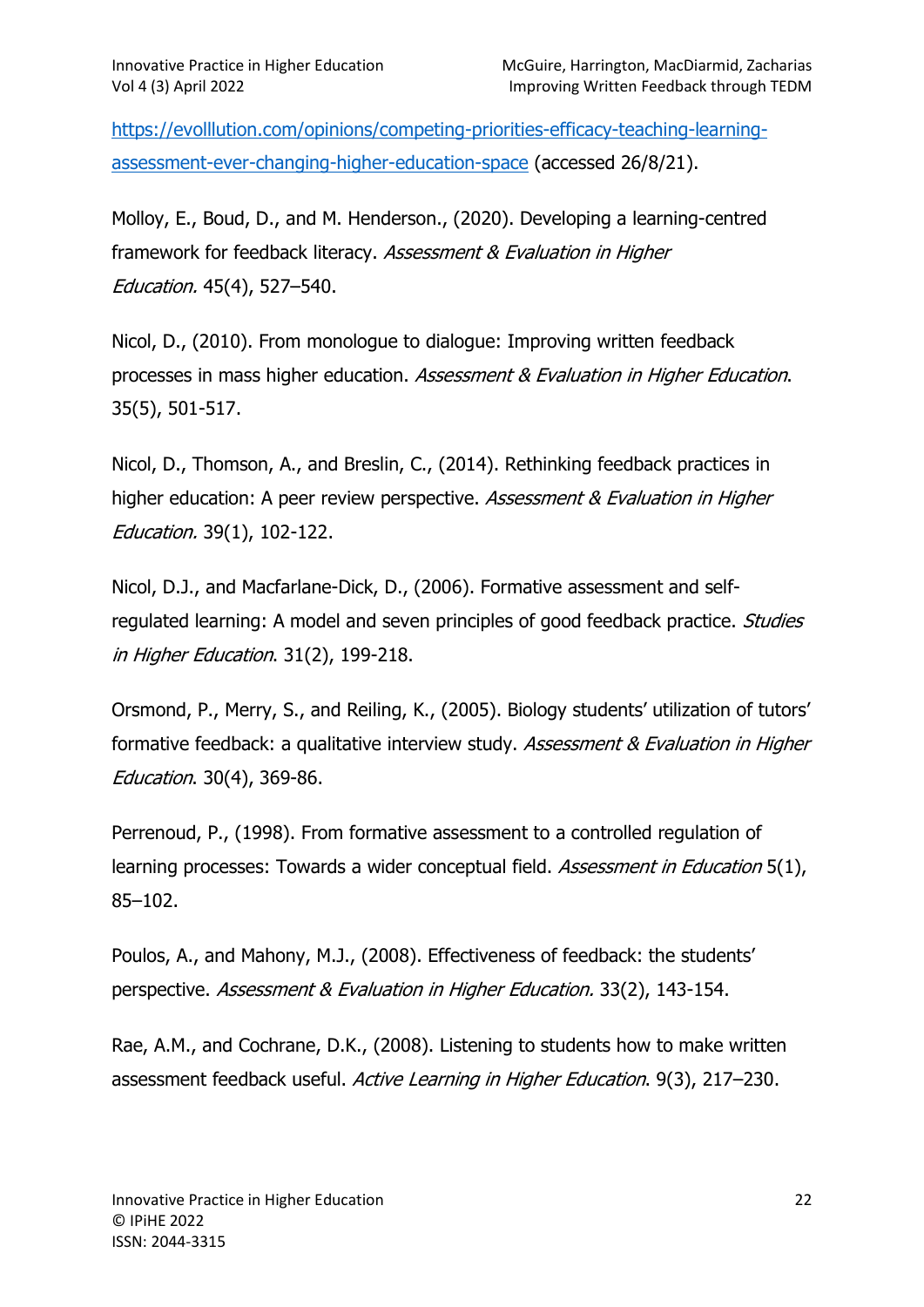Reinholz, D., (2016). The assessment cycle: A model for learning through peer assessment. Assessment & Evaluation in Higher Education. 41(2), 301-315.

Rust, C., (2007). Towards a scholarship of assessment. Assessment & Evaluation in Higher Education. 32(2), 229-37.

Ryan, T., and Henderson, M., (2018). Feeling feedback: Students' emotional responses to educator feedback. Assessment & Evaluation in Higher Education. 43(6), 880-892.

Sadler, D. R., (1989). Formative assessment and the design of instructional systems. Instructional Science. 18(2), 119–144.

Sadler, D. R., (2010). Beyond feedback: Developing student capability in complex appraisal. Assessment & Evaluation in Higher Education. 35(5), 535–550.

Smith, C., (2021). Architecture students' uptake and use of formative and summative feedback. Assessment & Evaluation in Higher Education. Available at: https://www.tandfonline.com/doi/full/10.1080/02602938.2021.1892028 (accessed 26/8/21).

Tai, J., Ajjawi, R., Boud, D., Dawson, P., and Panadero. E., (2018). Developing evaluative judgement: Enabling students to make decisions about the quality of work. Higher Education. 76(3): 467–481.

To, J., and Y. Liu., (2018). Using peer and teacher-student exemplar dialogues to unpack assessment standards: Challenges and possibilities. Assessment & Evaluation in Higher Education. 43(3), 449–460.

Torrance, H., and Pryor, J., (1998). Investigating formative assessment: Teaching, learning, and assessment in the classroom. Maidenhead: Oxford University Press.